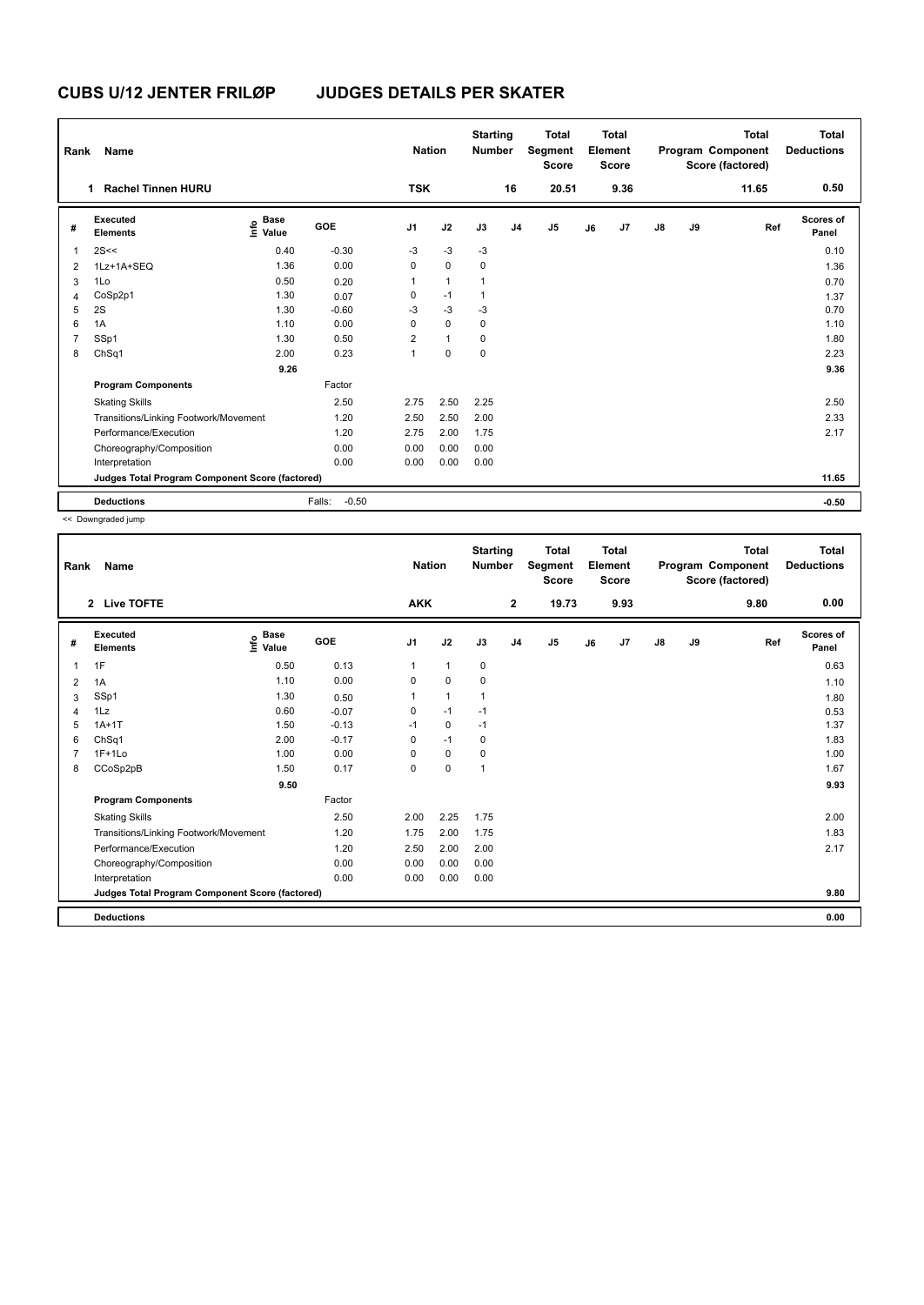| Rank           | Name                                            |                                       |            | <b>Nation</b>  |              | <b>Starting</b><br><b>Number</b> |                | <b>Total</b><br>Segment<br><b>Score</b> |    | <b>Total</b><br>Element<br><b>Score</b> |               |    | <b>Total</b><br>Program Component<br>Score (factored) | <b>Total</b><br><b>Deductions</b> |
|----------------|-------------------------------------------------|---------------------------------------|------------|----------------|--------------|----------------------------------|----------------|-----------------------------------------|----|-----------------------------------------|---------------|----|-------------------------------------------------------|-----------------------------------|
|                | Sanna HAGEN SLETTEBØ<br>3                       |                                       |            | <b>SKK</b>     |              |                                  | 8              | 19.05                                   |    | 10.47                                   |               |    | 8.58                                                  | 0.00                              |
| #              | Executed<br><b>Elements</b>                     | <b>Base</b><br>$\sum_{i=1}^{6}$ Value | <b>GOE</b> | J <sub>1</sub> | J2           | J3                               | J <sub>4</sub> | J <sub>5</sub>                          | J6 | J7                                      | $\mathsf{J}8$ | J9 | Ref                                                   | Scores of<br>Panel                |
| 1              | $1A+1T$                                         | 1.50                                  | 0.00       | 0              | $\mathbf 0$  | $\mathbf 0$                      |                |                                         |    |                                         |               |    |                                                       | 1.50                              |
| 2              | 1Lz                                             | 0.60                                  | 0.13       | 2              | $\mathbf 0$  | $\mathbf 0$                      |                |                                         |    |                                         |               |    |                                                       | 0.73                              |
| 3              | CCSp2                                           | 2.30                                  | 0.33       | 1              | $\mathbf 0$  | $\mathbf{1}$                     |                |                                         |    |                                         |               |    |                                                       | 2.63                              |
| 4              | 2S<<                                            | 0.40                                  | $-0.23$    | $-2$           | $-3$         | $-2$                             |                |                                         |    |                                         |               |    |                                                       | 0.17                              |
| 5              | ChSq1                                           | 2.00                                  | $-0.33$    | 0              | $-1$         | $-1$                             |                |                                         |    |                                         |               |    |                                                       | 1.67                              |
| 6              | $1F+1Lo$                                        | 1.00                                  | 0.07       | 0              | $\mathbf{1}$ | 0                                |                |                                         |    |                                         |               |    |                                                       | 1.07                              |
| $\overline{7}$ | 1A                                              | 1.10                                  | $-0.40$    | $-2$           | $-2$         | $-2$                             |                |                                         |    |                                         |               |    |                                                       | 0.70                              |
| 8              | CCoSp3p1                                        | 2.00                                  | 0.00       | 0              | $\mathbf 0$  | $\mathbf 0$                      |                |                                         |    |                                         |               |    |                                                       | 2.00                              |
|                |                                                 | 10.90                                 |            |                |              |                                  |                |                                         |    |                                         |               |    |                                                       | 10.47                             |
|                | <b>Program Components</b>                       |                                       | Factor     |                |              |                                  |                |                                         |    |                                         |               |    |                                                       |                                   |
|                | <b>Skating Skills</b>                           |                                       | 2.50       | 1.75           | 2.00         | 1.50                             |                |                                         |    |                                         |               |    |                                                       | 1.75                              |
|                | Transitions/Linking Footwork/Movement           |                                       | 1.20       | 2.00           | 2.00         | 1.50                             |                |                                         |    |                                         |               |    |                                                       | 1.83                              |
|                | Performance/Execution                           |                                       | 1.20       | 2.00           | 1.75         | 1.25                             |                |                                         |    |                                         |               |    |                                                       | 1.67                              |
|                | Choreography/Composition                        |                                       | 0.00       | 0.00           | 0.00         | 0.00                             |                |                                         |    |                                         |               |    |                                                       |                                   |
|                | Interpretation                                  |                                       | 0.00       | 0.00           | 0.00         | 0.00                             |                |                                         |    |                                         |               |    |                                                       |                                   |
|                | Judges Total Program Component Score (factored) |                                       |            |                |              |                                  |                |                                         |    |                                         |               |    |                                                       | 8.58                              |
|                | <b>Deductions</b>                               |                                       |            |                |              |                                  |                |                                         |    |                                         |               |    |                                                       | 0.00                              |

<< Downgraded jump

|                                                                                                                                                                                 | 0.00                             |
|---------------------------------------------------------------------------------------------------------------------------------------------------------------------------------|----------------------------------|
| <b>TT</b><br>17<br>18.66<br>6.83<br>11.83<br>4 Lykke JOHNSEN-MØRKEN                                                                                                             |                                  |
| Executed<br><b>Base</b><br>e <sup>Base</sup><br>⊆ Value<br>GOE<br>J <sub>1</sub><br>J2<br>J3<br>J <sub>4</sub><br>J5<br>J7<br>$\mathsf{J}8$<br>J9<br>J6<br>#<br><b>Elements</b> | <b>Scores of</b><br>Ref<br>Panel |
| 0.07<br>1Lo+1Lo<br>1.00<br>$\mathbf 0$<br>$\mathbf{1}$<br>$\mathbf 0$<br>1                                                                                                      | 1.07                             |
| 0.00<br>0.00<br>2<br>ssp0                                                                                                                                                       | 0.00                             |
| ChSq1<br>2.00<br>2<br>$\mathbf{1}$<br>1<br>0.93<br>3                                                                                                                            | 2.93                             |
| $1F+1T$<br>0.90<br>0<br>0<br>1<br>0.07<br>4                                                                                                                                     | 0.97                             |
| 0.00<br>1Lz<br>0.60<br>0<br>5<br>0<br>$\mathbf 0$                                                                                                                               | 0.60                             |
| 1F<br>0.50<br>0.13<br>$\mathbf{1}$<br>6<br>$\Omega$<br>1                                                                                                                        | 0.63                             |
| 1Lo<br>0.50<br>0.13<br>$\Omega$<br>$\mathbf{1}$<br>7<br>1                                                                                                                       | 0.63                             |
| 0.00<br>0.00<br>8<br>cosp1p0                                                                                                                                                    | 0.00                             |
| 5.50                                                                                                                                                                            | 6.83                             |
| <b>Program Components</b><br>Factor                                                                                                                                             |                                  |
| 2.50<br>2.25<br><b>Skating Skills</b><br>2.50<br>2.25                                                                                                                           | 2.33                             |
| 1.20<br>2.25<br>2.00<br>2.50<br>Transitions/Linking Footwork/Movement                                                                                                           | 2.25                             |
| Performance/Execution<br>1.20<br>2.75<br>2.75<br>2.75                                                                                                                           | 2.75                             |
| Choreography/Composition<br>0.00<br>0.00<br>0.00<br>0.00                                                                                                                        |                                  |
| 0.00<br>Interpretation<br>0.00<br>0.00<br>0.00                                                                                                                                  |                                  |
| Judges Total Program Component Score (factored)                                                                                                                                 | 11.83                            |
| <b>Deductions</b>                                                                                                                                                               | 0.00                             |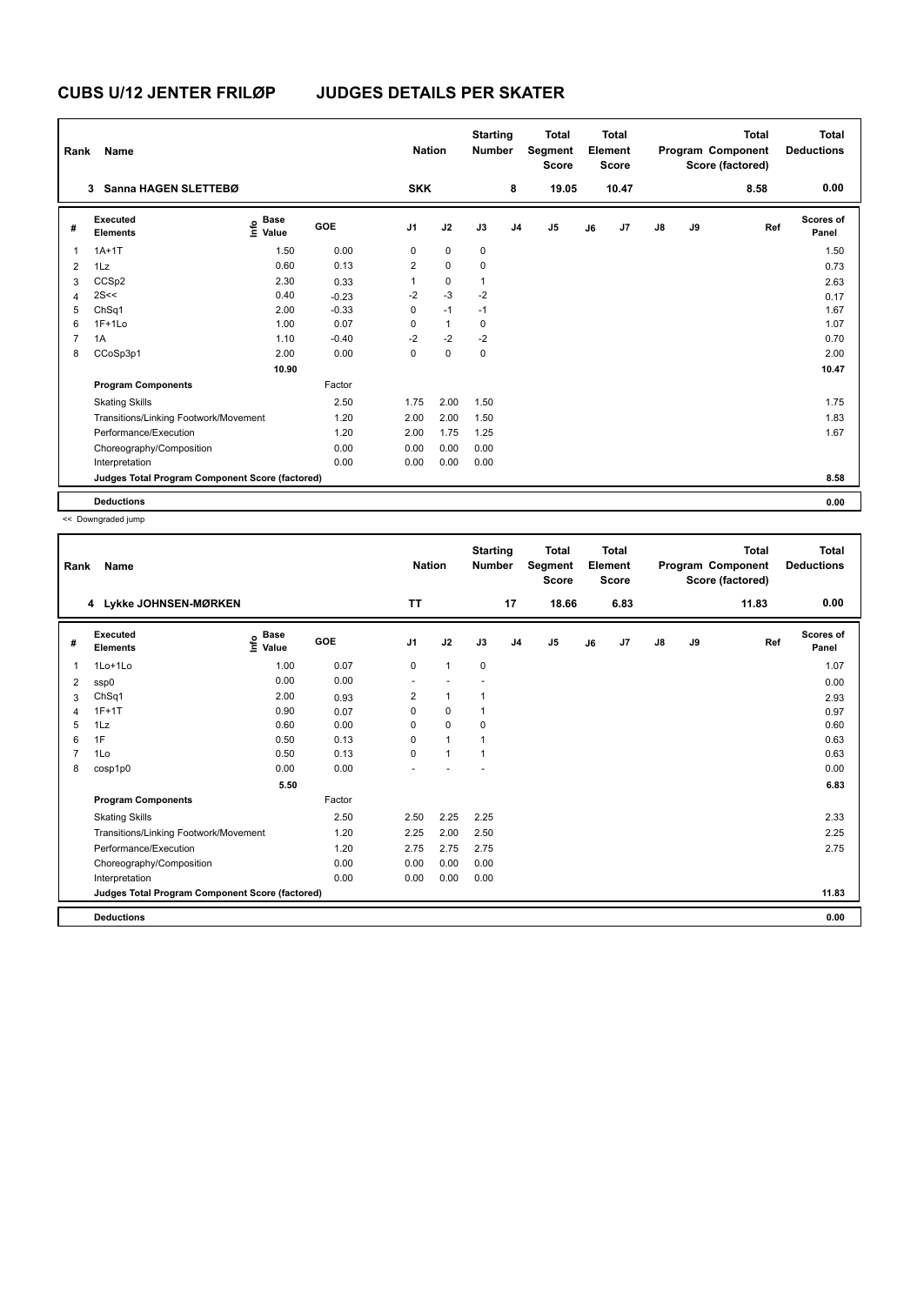| Rank           | <b>Name</b>                                     |                           |            | <b>Nation</b>  |             | <b>Starting</b><br><b>Number</b> |                | <b>Total</b><br>Segment<br><b>Score</b> |    | <b>Total</b><br>Element<br><b>Score</b> |               |    | <b>Total</b><br>Program Component<br>Score (factored) | <b>Total</b><br><b>Deductions</b> |
|----------------|-------------------------------------------------|---------------------------|------------|----------------|-------------|----------------------------------|----------------|-----------------------------------------|----|-----------------------------------------|---------------|----|-------------------------------------------------------|-----------------------------------|
|                | <b>Victoria-Therese BJUNE</b><br>5              |                           |            | <b>SSK</b>     |             |                                  | 5              | 17.95                                   |    | 7.97                                    |               |    | 9.98                                                  | 0.00                              |
| #              | Executed<br><b>Elements</b>                     | Base<br>e Base<br>E Value | <b>GOE</b> | J <sub>1</sub> | J2          | J3                               | J <sub>4</sub> | J <sub>5</sub>                          | J6 | J7                                      | $\mathsf{J}8$ | J9 | Ref                                                   | Scores of<br>Panel                |
| 1              | 1F*+1Lo*+1Lo*                                   | 0.00                      | 0.00       |                |             | $\overline{\phantom{a}}$         |                |                                         |    |                                         |               |    |                                                       | 0.00                              |
| 2              | 1A                                              | 1.10                      | $-0.20$    | $-1$           | $-1$        | $-1$                             |                |                                         |    |                                         |               |    |                                                       | 0.90                              |
| 3              | CCoSp3p1                                        | 2.00                      | $-0.20$    | 0              | $-1$        | $-1$                             |                |                                         |    |                                         |               |    |                                                       | 1.80                              |
| 4              | $1Lz+1Lo<$                                      | 1.00                      | $-0.30$    | -3             | $-3$        | $-3$                             |                |                                         |    |                                         |               |    |                                                       | 0.70                              |
| 5              | ChSq1                                           | 2.00                      | 0.07       | 1              | $-1$        | 0                                |                |                                         |    |                                         |               |    |                                                       | 2.07                              |
| 6              | 1F                                              | 0.50                      | 0.00       | 0              | $\mathbf 0$ | 0                                |                |                                         |    |                                         |               |    |                                                       | 0.50                              |
| $\overline{7}$ | LSpB                                            | 1.20                      | $-0.30$    | $-2$           | $-1$        | 0                                |                |                                         |    |                                         |               |    |                                                       | 0.90                              |
| 8              | 1A                                              | 1.10                      | 0.00       | 0              | $\mathbf 0$ | $\mathbf 0$                      |                |                                         |    |                                         |               |    |                                                       | 1.10                              |
|                |                                                 | 8.90                      |            |                |             |                                  |                |                                         |    |                                         |               |    |                                                       | 7.97                              |
|                | <b>Program Components</b>                       |                           | Factor     |                |             |                                  |                |                                         |    |                                         |               |    |                                                       |                                   |
|                | <b>Skating Skills</b>                           |                           | 2.50       | 1.50           | 2.00        | 1.75                             |                |                                         |    |                                         |               |    |                                                       | 1.75                              |
|                | Transitions/Linking Footwork/Movement           |                           | 1.20       | 2.25           | 2.25        | 2.50                             |                |                                         |    |                                         |               |    |                                                       | 2.33                              |
|                | Performance/Execution                           |                           | 1.20       | 2.50           | 2.25        | 2.25                             |                |                                         |    |                                         |               |    |                                                       | 2.33                              |
|                | Choreography/Composition                        |                           | 0.00       | 0.00           | 0.00        | 0.00                             |                |                                         |    |                                         |               |    |                                                       |                                   |
|                | Interpretation                                  |                           | 0.00       | 0.00           | 0.00        | 0.00                             |                |                                         |    |                                         |               |    |                                                       |                                   |
|                | Judges Total Program Component Score (factored) |                           |            |                |             |                                  |                |                                         |    |                                         |               |    |                                                       | 9.98                              |
|                | <b>Deductions</b>                               |                           |            |                |             |                                  |                |                                         |    |                                         |               |    |                                                       | 0.00                              |

< Under-rotated jump \* Invalid element

| Rank           | Name                                            |                                  |                   | <b>Nation</b>  |              | <b>Starting</b><br><b>Number</b> |                | <b>Total</b><br>Segment<br><b>Score</b> |    | <b>Total</b><br>Element<br><b>Score</b> |    |    | <b>Total</b><br>Program Component<br>Score (factored) | Total<br><b>Deductions</b> |
|----------------|-------------------------------------------------|----------------------------------|-------------------|----------------|--------------|----------------------------------|----------------|-----------------------------------------|----|-----------------------------------------|----|----|-------------------------------------------------------|----------------------------|
|                | <b>Cornelia SÆTHER AAS</b><br>6                 |                                  |                   | <b>GKK</b>     |              |                                  | 14             | 16.21                                   |    | 8.43                                    |    |    | 8.28                                                  | 0.50                       |
| #              | Executed<br><b>Elements</b>                     | <b>Base</b><br>e Base<br>⊑ Value | GOE               | J <sub>1</sub> | J2           | J3                               | J <sub>4</sub> | J <sub>5</sub>                          | J6 | J7                                      | J8 | J9 | Ref                                                   | Scores of<br>Panel         |
| 1              | SSp1                                            | 1.30                             | 0.33              | $\mathbf 0$    | $\mathbf{1}$ | 1                                |                |                                         |    |                                         |    |    |                                                       | 1.63                       |
| 2              | $1F+1Lo$                                        | 1.00                             | $-0.10$           | $-1$           | $-1$         | $-1$                             |                |                                         |    |                                         |    |    |                                                       | 0.90                       |
| 3              | $1A+1Lo$                                        | 1.60                             | $-0.20$           | $-1$           | $-1$         | $-1$                             |                |                                         |    |                                         |    |    |                                                       | 1.40                       |
| 4              | 2S                                              | 1.30                             | $-0.60$           | $-3$           | $-3$         | $-3$                             |                |                                         |    |                                         |    |    |                                                       | 0.70                       |
| 5              | ChSq1                                           | 2.00                             | 0.23              |                | $\mathbf 0$  | 0                                |                |                                         |    |                                         |    |    |                                                       | 2.23                       |
| 6              | 1Lz                                             | 0.60                             | 0.07              | 1              | $\Omega$     | $\Omega$                         |                |                                         |    |                                         |    |    |                                                       | 0.67                       |
| $\overline{7}$ | 1A                                              | 1.10                             | $-0.20$           | $-1$           | $-1$         | $-1$                             |                |                                         |    |                                         |    |    |                                                       | 0.90                       |
| 8              | cosp0                                           | 0.00                             | 0.00              |                |              |                                  |                |                                         |    |                                         |    |    |                                                       | 0.00                       |
|                |                                                 | 8.90                             |                   |                |              |                                  |                |                                         |    |                                         |    |    |                                                       | 8.43                       |
|                | <b>Program Components</b>                       |                                  | Factor            |                |              |                                  |                |                                         |    |                                         |    |    |                                                       |                            |
|                | <b>Skating Skills</b>                           |                                  | 2.50              | 2.00           | 1.50         | 1.50                             |                |                                         |    |                                         |    |    |                                                       | 1.67                       |
|                | Transitions/Linking Footwork/Movement           |                                  | 1.20              | 1.75           | 1.50         | 1.50                             |                |                                         |    |                                         |    |    |                                                       | 1.58                       |
|                | Performance/Execution                           |                                  | 1.20              | 2.25           | 2.00         | 1.25                             |                |                                         |    |                                         |    |    |                                                       | 1.83                       |
|                | Choreography/Composition                        |                                  | 0.00              | 0.00           | 0.00         | 0.00                             |                |                                         |    |                                         |    |    |                                                       |                            |
|                | Interpretation                                  |                                  | 0.00              | 0.00           | 0.00         | 0.00                             |                |                                         |    |                                         |    |    |                                                       |                            |
|                | Judges Total Program Component Score (factored) |                                  |                   |                |              |                                  |                |                                         |    |                                         |    |    |                                                       | 8.28                       |
|                | <b>Deductions</b>                               |                                  | Falls:<br>$-0.50$ |                |              |                                  |                |                                         |    |                                         |    |    |                                                       | $-0.50$                    |
|                |                                                 |                                  |                   |                |              |                                  |                |                                         |    |                                         |    |    |                                                       |                            |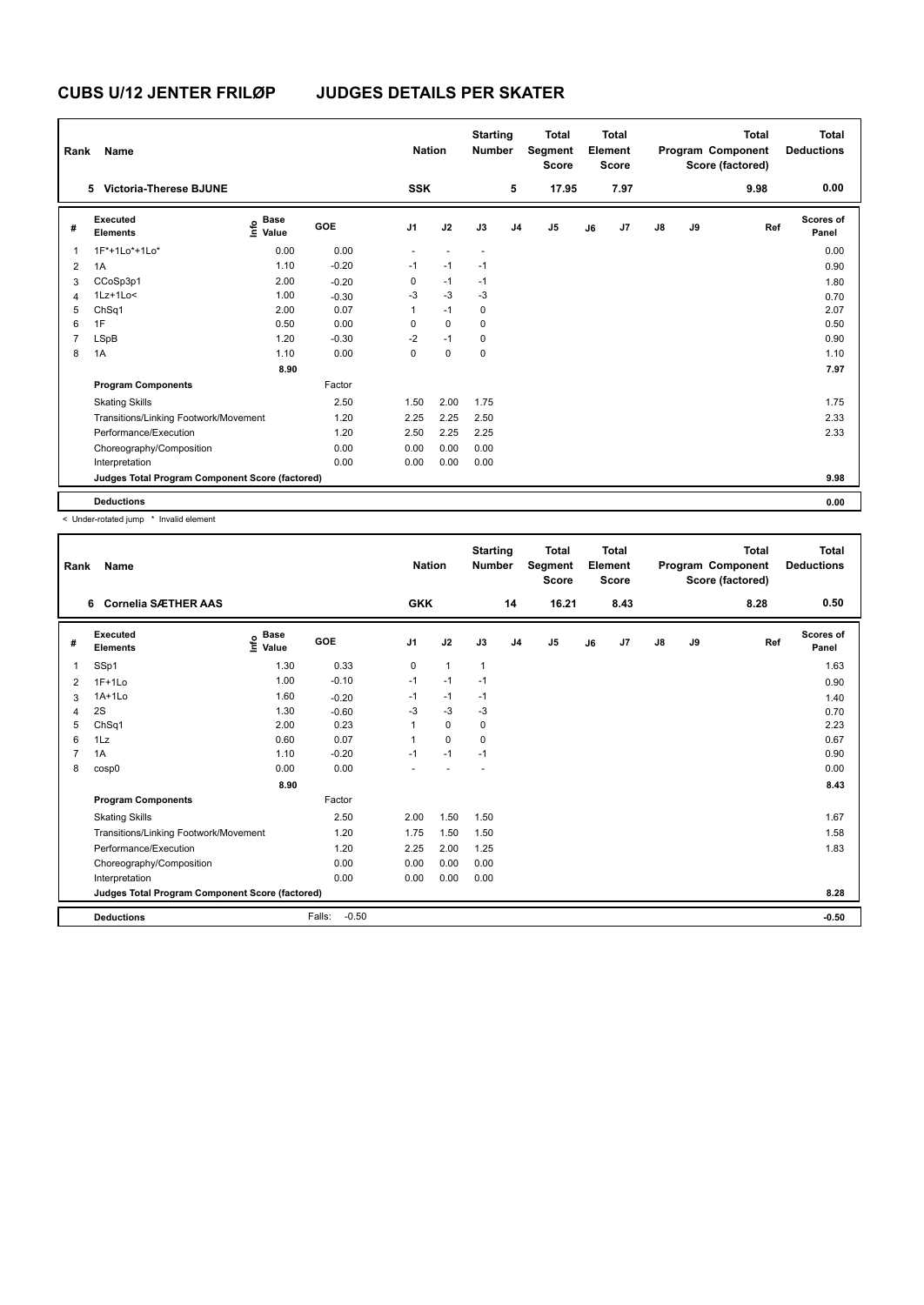| Rank           | <b>Name</b>                                     |                                  |                   | <b>Nation</b>  |                          | <b>Starting</b><br><b>Number</b> |                | <b>Total</b><br>Segment<br><b>Score</b> |    | <b>Total</b><br>Element<br>Score |               |    | <b>Total</b><br>Program Component<br>Score (factored) | <b>Total</b><br><b>Deductions</b> |
|----------------|-------------------------------------------------|----------------------------------|-------------------|----------------|--------------------------|----------------------------------|----------------|-----------------------------------------|----|----------------------------------|---------------|----|-------------------------------------------------------|-----------------------------------|
|                | <b>Mathilde PEDERSEN</b><br>7                   |                                  |                   | <b>OSK</b>     |                          |                                  | 3              | 15.13                                   |    | 5.00                             |               |    | 10.63                                                 | 0.50                              |
| #              | Executed<br><b>Elements</b>                     | <b>Base</b><br>e Base<br>E Value | GOE               | J <sub>1</sub> | J2                       | J3                               | J <sub>4</sub> | J <sub>5</sub>                          | J6 | J7                               | $\mathsf{J}8$ | J9 | Ref                                                   | Scores of<br>Panel                |
| 1              | 1F*+1T*+1Lo*                                    | 0.00                             | 0.00              | ٠              | $\overline{\phantom{a}}$ | $\overline{\phantom{a}}$         |                |                                         |    |                                  |               |    |                                                       | 0.00                              |
| 2              | 2S                                              | 1.30                             | $-0.60$           | $-3$           | $-3$                     | $-3$                             |                |                                         |    |                                  |               |    |                                                       | 0.70                              |
| 3              | CSp1                                            | 1.40                             | $-0.40$           | $-2$           | $-1$                     | $-1$                             |                |                                         |    |                                  |               |    |                                                       | 1.00                              |
| 4              | ChSq1                                           | 2.00                             | $-1.17$           | $-2$           | $-3$                     | $-2$                             |                |                                         |    |                                  |               |    |                                                       | 0.83                              |
| 5              | 1F                                              | 0.50                             | 0.00              | 0              | $\mathbf 0$              | $\mathbf 0$                      |                |                                         |    |                                  |               |    |                                                       | 0.50                              |
| 6              | 1A                                              | 1.10                             | $-0.20$           | $-2$           | $-1$                     | 0                                |                |                                         |    |                                  |               |    |                                                       | 0.90                              |
| $\overline{7}$ | 1Lo+1Lo                                         | 1.00                             | 0.07              | 1              | $\mathbf 0$              | $\mathbf 0$                      |                |                                         |    |                                  |               |    |                                                       | 1.07                              |
| 8              | CoSp0                                           | 0.00                             | 0.00              | ÷              |                          | ÷,                               |                |                                         |    |                                  |               |    |                                                       | 0.00                              |
|                |                                                 | 7.30                             |                   |                |                          |                                  |                |                                         |    |                                  |               |    |                                                       | 5.00                              |
|                | <b>Program Components</b>                       |                                  | Factor            |                |                          |                                  |                |                                         |    |                                  |               |    |                                                       |                                   |
|                | <b>Skating Skills</b>                           |                                  | 2.50              | 2.25           | 2.25                     | 2.00                             |                |                                         |    |                                  |               |    |                                                       | 2.17                              |
|                | Transitions/Linking Footwork/Movement           |                                  | 1.20              | 2.50           | 2.50                     | 2.25                             |                |                                         |    |                                  |               |    |                                                       | 2.42                              |
|                | Performance/Execution                           |                                  | 1.20              | 2.00           | 1.75                     | 2.00                             |                |                                         |    |                                  |               |    |                                                       | 1.92                              |
|                | Choreography/Composition                        |                                  | 0.00              | 0.00           | 0.00                     | 0.00                             |                |                                         |    |                                  |               |    |                                                       |                                   |
|                | Interpretation                                  |                                  | 0.00              | 0.00           | 0.00                     | 0.00                             |                |                                         |    |                                  |               |    |                                                       |                                   |
|                | Judges Total Program Component Score (factored) |                                  |                   |                |                          |                                  |                |                                         |    |                                  |               |    |                                                       | 10.63                             |
|                | <b>Deductions</b>                               |                                  | $-0.50$<br>Falls: |                |                          |                                  |                |                                         |    |                                  |               |    |                                                       | $-0.50$                           |

\* Invalid element

| Rank | Name                                            |                                  |            | <b>Nation</b>  |             | <b>Starting</b><br><b>Number</b> |                | <b>Total</b><br>Segment<br><b>Score</b> |    | Total<br>Element<br><b>Score</b> |               |    | <b>Total</b><br>Program Component<br>Score (factored) | Total<br><b>Deductions</b> |
|------|-------------------------------------------------|----------------------------------|------------|----------------|-------------|----------------------------------|----------------|-----------------------------------------|----|----------------------------------|---------------|----|-------------------------------------------------------|----------------------------|
|      | <b>Mathea JOHANNSON</b><br>8                    |                                  |            | <b>SSK</b>     |             |                                  | 21             | 14.53                                   |    | 8.30                             |               |    | 6.23                                                  | 0.00                       |
| #    | <b>Executed</b><br><b>Elements</b>              | <b>Base</b><br>e Base<br>⊆ Value | <b>GOE</b> | J <sub>1</sub> | J2          | J3                               | J <sub>4</sub> | J <sub>5</sub>                          | J6 | J7                               | $\mathsf{J}8$ | J9 | Ref                                                   | Scores of<br>Panel         |
| 1    | 1F*+1T*+1Lo*                                    | 0.00                             | 0.00       |                |             | $\overline{\phantom{a}}$         |                |                                         |    |                                  |               |    |                                                       | 0.00                       |
| 2    | 1A                                              | 1.10                             | $-0.20$    | $-1$           | $-1$        | $-1$                             |                |                                         |    |                                  |               |    |                                                       | 0.90                       |
| 3    | SSp1                                            | 1.30                             | $-0.20$    | 0              | $-1$        | $-1$                             |                |                                         |    |                                  |               |    |                                                       | 1.10                       |
| Δ    | 1A                                              | 1.10                             | $-0.27$    | $-2$           | $-1$        | $-1$                             |                |                                         |    |                                  |               |    |                                                       | 0.83                       |
| 5    | $1F+1Lo$                                        | 1.00                             | $-0.03$    | 0              | $-1$        | 0                                |                |                                         |    |                                  |               |    |                                                       | 0.97                       |
| 6    | ChSq1                                           | 2.00                             | 0.23       |                | $\mathbf 0$ | 0                                |                |                                         |    |                                  |               |    |                                                       | 2.23                       |
|      | 1Lz                                             | 0.60                             | $-0.03$    | $\Omega$       | $\mathbf 0$ | $-1$                             |                |                                         |    |                                  |               |    |                                                       | 0.57                       |
| 8    | CCoSp3p1                                        | 2.00                             | $-0.30$    | $-1$           | $-1$        | $-1$                             |                |                                         |    |                                  |               |    |                                                       | 1.70                       |
|      |                                                 | 9.10                             |            |                |             |                                  |                |                                         |    |                                  |               |    |                                                       | 8.30                       |
|      | <b>Program Components</b>                       |                                  | Factor     |                |             |                                  |                |                                         |    |                                  |               |    |                                                       |                            |
|      | <b>Skating Skills</b>                           |                                  | 2.50       | 1.00           | 1.50        | 1.25                             |                |                                         |    |                                  |               |    |                                                       | 1.25                       |
|      | Transitions/Linking Footwork/Movement           |                                  | 1.20       | 1.00           | 1.25        | 1.50                             |                |                                         |    |                                  |               |    |                                                       | 1.25                       |
|      | Performance/Execution                           |                                  | 1.20       | 1.25           | 1.25        | 1.50                             |                |                                         |    |                                  |               |    |                                                       | 1.33                       |
|      | Choreography/Composition                        |                                  | 0.00       | 0.00           | 0.00        | 0.00                             |                |                                         |    |                                  |               |    |                                                       |                            |
|      | Interpretation                                  |                                  | 0.00       | 0.00           | 0.00        | 0.00                             |                |                                         |    |                                  |               |    |                                                       |                            |
|      | Judges Total Program Component Score (factored) |                                  |            |                |             |                                  |                |                                         |    |                                  |               |    |                                                       | 6.23                       |
|      | <b>Deductions</b>                               |                                  |            |                |             |                                  |                |                                         |    |                                  |               |    |                                                       | 0.00                       |
|      | * the control of a second to                    |                                  |            |                |             |                                  |                |                                         |    |                                  |               |    |                                                       |                            |

Invalid element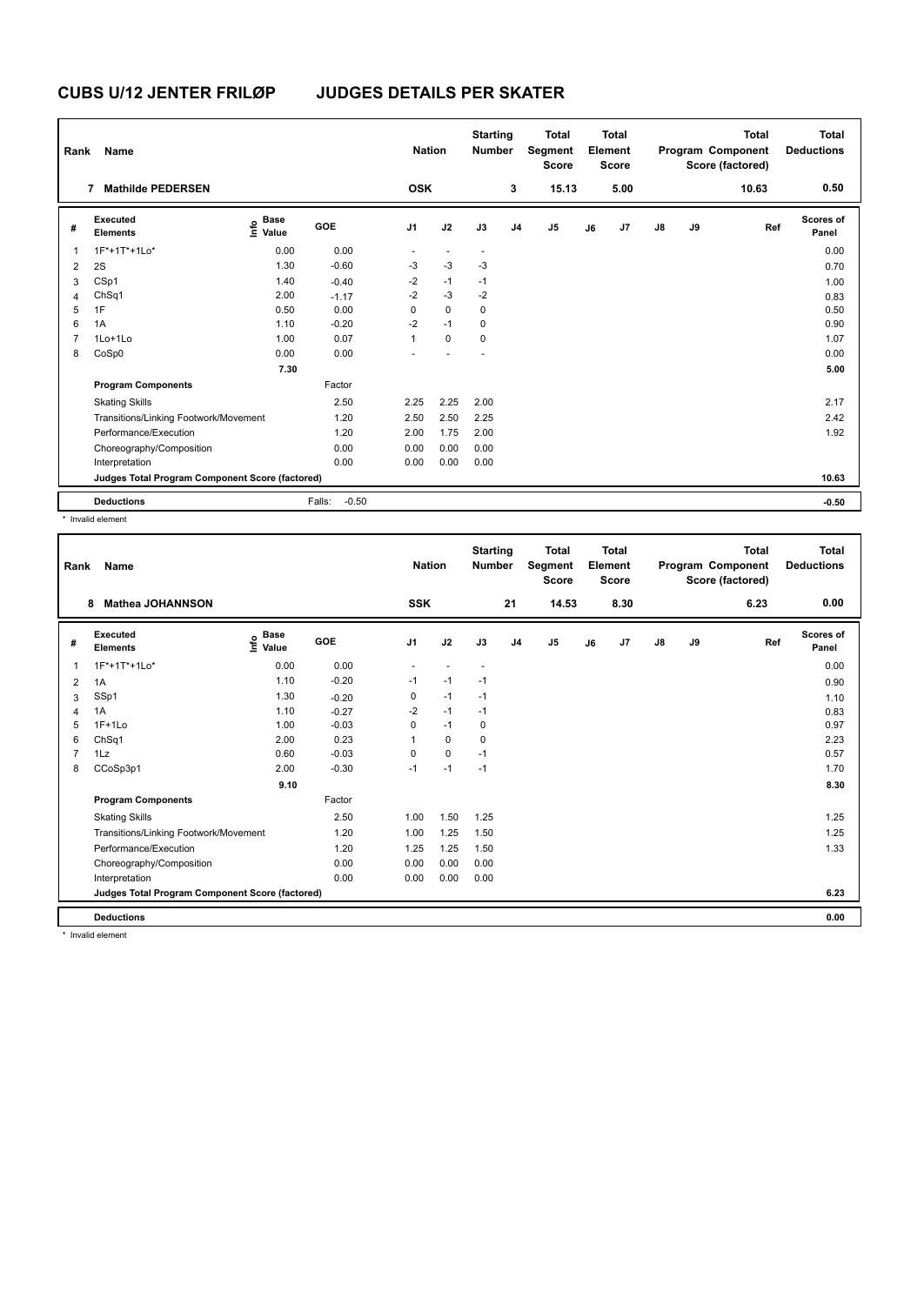| Rank           | <b>Name</b>                                     |                           |                   | <b>Nation</b>  |             | <b>Starting</b><br><b>Number</b> |                | <b>Total</b><br>Segment<br><b>Score</b> |    | <b>Total</b><br>Element<br><b>Score</b> |               |    | <b>Total</b><br>Program Component<br>Score (factored) | <b>Total</b><br><b>Deductions</b> |
|----------------|-------------------------------------------------|---------------------------|-------------------|----------------|-------------|----------------------------------|----------------|-----------------------------------------|----|-----------------------------------------|---------------|----|-------------------------------------------------------|-----------------------------------|
|                | <b>Solveig LILLE</b><br>9                       |                           |                   | <b>AKK</b>     |             |                                  | 18             | 14.48                                   |    | 7.43                                    |               |    | 7.55                                                  | 0.50                              |
| #              | Executed<br><b>Elements</b>                     | Base<br>e Base<br>E Value | <b>GOE</b>        | J <sub>1</sub> | J2          | J3                               | J <sub>4</sub> | J <sub>5</sub>                          | J6 | J7                                      | $\mathsf{J}8$ | J9 | Ref                                                   | Scores of<br>Panel                |
| 1              | 1A                                              | 1.10                      | $-0.60$           | $-3$           | $-3$        | $-3$                             |                |                                         |    |                                         |               |    |                                                       | 0.50                              |
| 2              | 1Lz+1Lo                                         | 1.10                      | 0.00              | 0              | $\mathbf 0$ | 0                                |                |                                         |    |                                         |               |    |                                                       | 1.10                              |
| 3              | CoSp3pB                                         | 1.50                      | $-0.30$           | $-1$           | $-1$        | $-1$                             |                |                                         |    |                                         |               |    |                                                       | 1.20                              |
| 4              | ChSq1                                           | 2.00                      | $-0.10$           | $\mathbf{1}$   | $-1$        | $-1$                             |                |                                         |    |                                         |               |    |                                                       | 1.90                              |
| 5              | 2S<<                                            | 0.40                      | $-0.30$           | $-3$           | $-3$        | $-3$                             |                |                                         |    |                                         |               |    |                                                       | 0.10                              |
| 6              | 1F                                              | 0.50                      | $-0.07$           | 0              | $-1$        | $-1$                             |                |                                         |    |                                         |               |    |                                                       | 0.43                              |
| $\overline{7}$ | 1A                                              | 1.10                      | 0.00              | $\Omega$       | $\mathbf 0$ | 0                                |                |                                         |    |                                         |               |    |                                                       | 1.10                              |
| 8              | SSp1                                            | 1.30                      | $-0.20$           | 0              | $-1$        | $-1$                             |                |                                         |    |                                         |               |    |                                                       | 1.10                              |
|                |                                                 | 9.00                      |                   |                |             |                                  |                |                                         |    |                                         |               |    |                                                       | 7.43                              |
|                | <b>Program Components</b>                       |                           | Factor            |                |             |                                  |                |                                         |    |                                         |               |    |                                                       |                                   |
|                | <b>Skating Skills</b>                           |                           | 2.50              | 1.50           | 1.50        | 1.75                             |                |                                         |    |                                         |               |    |                                                       | 1.58                              |
|                | Transitions/Linking Footwork/Movement           |                           | 1.20              | 1.25           | 1.25        | 1.50                             |                |                                         |    |                                         |               |    |                                                       | 1.33                              |
|                | Performance/Execution                           |                           | 1.20              | 1.50           | 2.00        | 1.50                             |                |                                         |    |                                         |               |    |                                                       | 1.67                              |
|                | Choreography/Composition                        |                           | 0.00              | 0.00           | 0.00        | 0.00                             |                |                                         |    |                                         |               |    |                                                       |                                   |
|                | Interpretation                                  |                           | 0.00              | 0.00           | 0.00        | 0.00                             |                |                                         |    |                                         |               |    |                                                       |                                   |
|                | Judges Total Program Component Score (factored) |                           |                   |                |             |                                  |                |                                         |    |                                         |               |    |                                                       | 7.55                              |
|                | <b>Deductions</b>                               |                           | $-0.50$<br>Falls: |                |             |                                  |                |                                         |    |                                         |               |    |                                                       | $-0.50$                           |

<< Downgraded jump

| Rank           | Name                                            |                                  |         | <b>Nation</b>  |              | <b>Starting</b><br><b>Number</b> |                | <b>Total</b><br>Segment<br><b>Score</b> |    | Total<br>Element<br><b>Score</b> |               |    | <b>Total</b><br>Program Component<br>Score (factored) | <b>Total</b><br><b>Deductions</b> |
|----------------|-------------------------------------------------|----------------------------------|---------|----------------|--------------|----------------------------------|----------------|-----------------------------------------|----|----------------------------------|---------------|----|-------------------------------------------------------|-----------------------------------|
| 10             | <b>Adele HOLBERG</b>                            |                                  |         | <b>FKK</b>     |              |                                  | 9              | 13.56                                   |    | 6.81                             |               |    | 6.75                                                  | 0.00                              |
| #              | Executed<br><b>Elements</b>                     | <b>Base</b><br>e Base<br>⊆ Value | GOE     | J <sub>1</sub> | J2           | J3                               | J <sub>4</sub> | J <sub>5</sub>                          | J6 | J7                               | $\mathsf{J}8$ | J9 | Ref                                                   | <b>Scores of</b><br>Panel         |
| 1              | 1Lo+1Lo                                         | 1.00                             | 0.00    | 0              | 0            | 0                                |                |                                         |    |                                  |               |    |                                                       | 1.00                              |
| 2              | 1F                                              | 0.50                             | 0.00    | 0              | $\mathbf 0$  | 0                                |                |                                         |    |                                  |               |    |                                                       | 0.50                              |
| 3              | CoSp2pB                                         | 1.10                             | $-0.30$ | $-1$           | $-1$         | $-1$                             |                |                                         |    |                                  |               |    |                                                       | 0.80                              |
| 4              | $1F+1T$                                         | 0.90                             | 0.07    | $\Omega$       | $\mathbf{1}$ | 0                                |                |                                         |    |                                  |               |    |                                                       | 0.97                              |
| 5              | ChSq1                                           | 2.00                             | 0.07    |                | $-1$         | 0                                |                |                                         |    |                                  |               |    |                                                       | 2.07                              |
| 6              | 1Lo                                             | 0.50                             | 0.00    | 0              | $\mathbf 0$  | $\mathbf 0$                      |                |                                         |    |                                  |               |    |                                                       | 0.50                              |
| $\overline{7}$ | 1Lz                                             | 0.60                             | 0.07    | 0              | $\mathbf{1}$ | 0                                |                |                                         |    |                                  |               |    |                                                       | 0.67                              |
| 8              | LSpB                                            | 1.20                             | $-0.90$ | -3             | $-3$         | -3                               |                |                                         |    |                                  |               |    |                                                       | 0.30                              |
|                |                                                 | 7.80                             |         |                |              |                                  |                |                                         |    |                                  |               |    |                                                       | 6.81                              |
|                | <b>Program Components</b>                       |                                  | Factor  |                |              |                                  |                |                                         |    |                                  |               |    |                                                       |                                   |
|                | <b>Skating Skills</b>                           |                                  | 2.50    | 1.25           | 1.75         | 1.50                             |                |                                         |    |                                  |               |    |                                                       | 1.50                              |
|                | Transitions/Linking Footwork/Movement           |                                  | 1.20    | 1.25           | 1.00         | 1.00                             |                |                                         |    |                                  |               |    |                                                       | 1.08                              |
|                | Performance/Execution                           |                                  | 1.20    | 1.75           | 1.50         | 1.00                             |                |                                         |    |                                  |               |    |                                                       | 1.42                              |
|                | Choreography/Composition                        |                                  | 0.00    | 0.00           | 0.00         | 0.00                             |                |                                         |    |                                  |               |    |                                                       |                                   |
|                | Interpretation                                  |                                  | 0.00    | 0.00           | 0.00         | 0.00                             |                |                                         |    |                                  |               |    |                                                       |                                   |
|                | Judges Total Program Component Score (factored) |                                  |         |                |              |                                  |                |                                         |    |                                  |               |    |                                                       | 6.75                              |
|                | <b>Deductions</b>                               |                                  |         |                |              |                                  |                |                                         |    |                                  |               |    |                                                       | 0.00                              |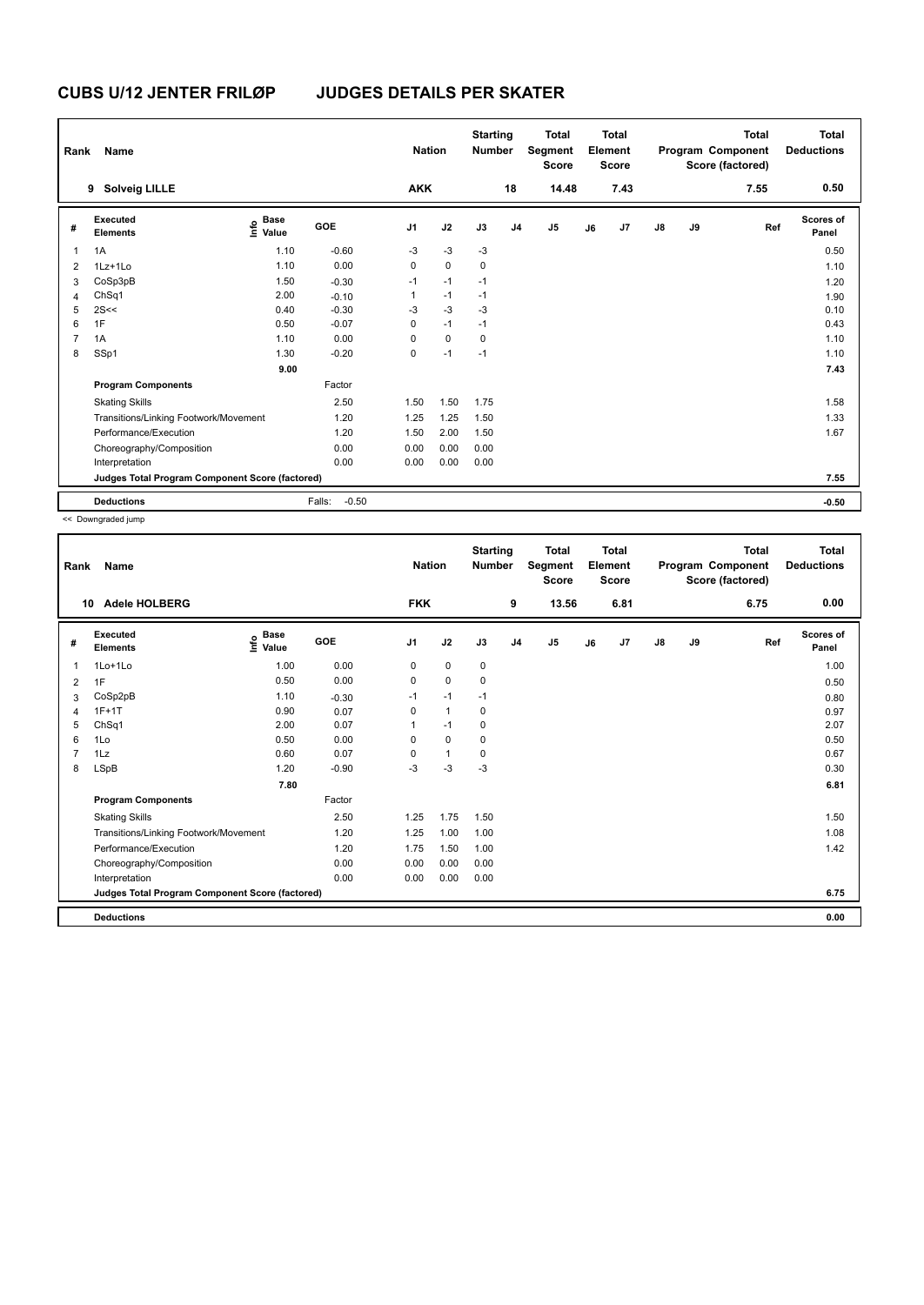| Rank           | Name                                            |                                  |                   | <b>Nation</b>  |             | <b>Starting</b><br><b>Number</b> |                | <b>Total</b><br>Segment<br><b>Score</b> |    | <b>Total</b><br>Element<br><b>Score</b> |               |    | <b>Total</b><br>Program Component<br>Score (factored) | <b>Total</b><br><b>Deductions</b> |
|----------------|-------------------------------------------------|----------------------------------|-------------------|----------------|-------------|----------------------------------|----------------|-----------------------------------------|----|-----------------------------------------|---------------|----|-------------------------------------------------------|-----------------------------------|
| 11             | <b>Elisabeth DERAS-DEJONG</b>                   |                                  |                   | <b>FKK</b>     |             |                                  | 19             | 13.41                                   |    | 6.83                                    |               |    | 7.58                                                  | 1.00                              |
| #              | <b>Executed</b><br><b>Elements</b>              | <b>Base</b><br>o Base<br>E Value | GOE               | J <sub>1</sub> | J2          | J3                               | J <sub>4</sub> | J <sub>5</sub>                          | J6 | J7                                      | $\mathsf{J}8$ | J9 | Ref                                                   | Scores of<br>Panel                |
| $\mathbf{1}$   | $1Lz+1T$                                        | 1.00                             | 0.00              | 0              | $\mathbf 0$ | $\mathbf 0$                      |                |                                         |    |                                         |               |    |                                                       | 1.00                              |
| 2              | 1Lo+1Lo                                         | 1.00                             | 0.00              | 0              | $\mathbf 0$ | 0                                |                |                                         |    |                                         |               |    |                                                       | 1.00                              |
| 3              | 1A<                                             | 0.80                             | $-0.60$           | $-3$           | $-3$        | $-3$                             |                |                                         |    |                                         |               |    |                                                       | 0.20                              |
| 4              | CoSp3pB                                         | 1.50                             | 0.33              | 1              | $\mathbf 0$ | 1                                |                |                                         |    |                                         |               |    |                                                       | 1.83                              |
| 5              | ChSq1                                           | 2.00                             | $-0.50$           | $-1$           | $-1$        | $-1$                             |                |                                         |    |                                         |               |    |                                                       | 1.50                              |
| 6              | 1F                                              | 0.50                             | 0.00              | 0              | $\mathbf 0$ | 0                                |                |                                         |    |                                         |               |    |                                                       | 0.50                              |
| $\overline{7}$ | 2S<                                             | 0.90                             | $-0.60$           | $-3$           | $-3$        | $-3$                             |                |                                         |    |                                         |               |    |                                                       | 0.30                              |
| 8              | SSp1                                            | 1.30                             | $-0.80$           | $-2$           | $-3$        | $-3$                             |                |                                         |    |                                         |               |    |                                                       | 0.50                              |
|                |                                                 | 9.00                             |                   |                |             |                                  |                |                                         |    |                                         |               |    |                                                       | 6.83                              |
|                | <b>Program Components</b>                       |                                  | Factor            |                |             |                                  |                |                                         |    |                                         |               |    |                                                       |                                   |
|                | <b>Skating Skills</b>                           |                                  | 2.50              | 1.50           | 1.75        | 1.75                             |                |                                         |    |                                         |               |    |                                                       | 1.67                              |
|                | Transitions/Linking Footwork/Movement           |                                  | 1.20              | 1.25           | 1.25        | 1.75                             |                |                                         |    |                                         |               |    |                                                       | 1.42                              |
|                | Performance/Execution                           |                                  | 1.20              | 1.25           | 1.50        | 1.50                             |                |                                         |    |                                         |               |    |                                                       | 1.42                              |
|                | Choreography/Composition                        |                                  | 0.00              | 0.00           | 0.00        | 0.00                             |                |                                         |    |                                         |               |    |                                                       |                                   |
|                | Interpretation                                  |                                  | 0.00              | 0.00           | 0.00        | 0.00                             |                |                                         |    |                                         |               |    |                                                       |                                   |
|                | Judges Total Program Component Score (factored) |                                  |                   |                |             |                                  |                |                                         |    |                                         |               |    |                                                       | 7.58                              |
|                | <b>Deductions</b>                               |                                  | $-1.00$<br>Falls: |                |             |                                  |                |                                         |    |                                         |               |    |                                                       | $-1.00$                           |

< Under-rotated jump

| Rank           | Name                                            |                            |         | <b>Nation</b>  |             | <b>Starting</b><br><b>Number</b> |                | <b>Total</b><br>Segment<br><b>Score</b> |    | Total<br>Element<br><b>Score</b> |               |    | <b>Total</b><br>Program Component<br>Score (factored) | <b>Total</b><br><b>Deductions</b> |
|----------------|-------------------------------------------------|----------------------------|---------|----------------|-------------|----------------------------------|----------------|-----------------------------------------|----|----------------------------------|---------------|----|-------------------------------------------------------|-----------------------------------|
|                | Kaja ANDERSEN<br>12                             |                            |         | <b>FKK</b>     |             |                                  | 1              | 13.03                                   |    | 5.98                             |               |    | 7.05                                                  | 0.00                              |
| #              | Executed<br><b>Elements</b>                     | <b>Base</b><br>۴٥<br>Value | GOE     | J <sub>1</sub> | J2          | J3                               | J <sub>4</sub> | J <sub>5</sub>                          | J6 | J7                               | $\mathsf{J}8$ | J9 | Ref                                                   | Scores of<br>Panel                |
| 1              | 1Lo*+1Lo*+1T*                                   | 0.00                       | 0.00    | ٠              | $\sim$      | $\overline{\phantom{a}}$         |                |                                         |    |                                  |               |    |                                                       | 0.00                              |
| $\overline{2}$ | SSp2                                            | 1.60                       | 0.17    |                | $\mathbf 0$ | 0                                |                |                                         |    |                                  |               |    |                                                       | 1.77                              |
| 3              | 1F                                              | 0.50                       | 0.00    | $\Omega$       | $\mathbf 0$ | 0                                |                |                                         |    |                                  |               |    |                                                       | 0.50                              |
| 4              | ChSq1                                           | 2.00                       | 0.07    |                | $-1$        | 0                                |                |                                         |    |                                  |               |    |                                                       | 2.07                              |
| 5              | 1Lz                                             | 0.60                       | 0.07    | 1              | $\mathbf 0$ | $\mathbf 0$                      |                |                                         |    |                                  |               |    |                                                       | 0.67                              |
| 6              | CoSp                                            | 0.00                       | 0.00    |                |             |                                  |                |                                         |    |                                  |               |    |                                                       | 0.00                              |
|                | 2S<<                                            | 0.40                       | $-0.30$ | $-3$           | $-3$        | $-3$                             |                |                                         |    |                                  |               |    |                                                       | 0.10                              |
| 8              | $1T+1L0$                                        | 0.90                       | $-0.03$ | $-1$           | $\mathbf 0$ | $\mathbf 0$                      |                |                                         |    |                                  |               |    |                                                       | 0.87                              |
|                |                                                 | 6.00                       |         |                |             |                                  |                |                                         |    |                                  |               |    |                                                       | 5.98                              |
|                | <b>Program Components</b>                       |                            | Factor  |                |             |                                  |                |                                         |    |                                  |               |    |                                                       |                                   |
|                | <b>Skating Skills</b>                           |                            | 2.50    | 1.50           | 1.50        | 1.50                             |                |                                         |    |                                  |               |    |                                                       | 1.50                              |
|                | Transitions/Linking Footwork/Movement           |                            | 1.20    | 1.50           | 1.50        | 1.50                             |                |                                         |    |                                  |               |    |                                                       | 1.50                              |
|                | Performance/Execution                           |                            | 1.20    | 1.25           | 1.25        | 1.25                             |                |                                         |    |                                  |               |    |                                                       | 1.25                              |
|                | Choreography/Composition                        |                            | 0.00    | 0.00           | 0.00        | 0.00                             |                |                                         |    |                                  |               |    |                                                       |                                   |
|                | Interpretation                                  |                            | 0.00    | 0.00           | 0.00        | 0.00                             |                |                                         |    |                                  |               |    |                                                       |                                   |
|                | Judges Total Program Component Score (factored) |                            |         |                |             |                                  |                |                                         |    |                                  |               |    |                                                       | 7.05                              |
|                | <b>Deductions</b>                               |                            |         |                |             |                                  |                |                                         |    |                                  |               |    |                                                       | 0.00                              |

<< Downgraded jump \* Invalid element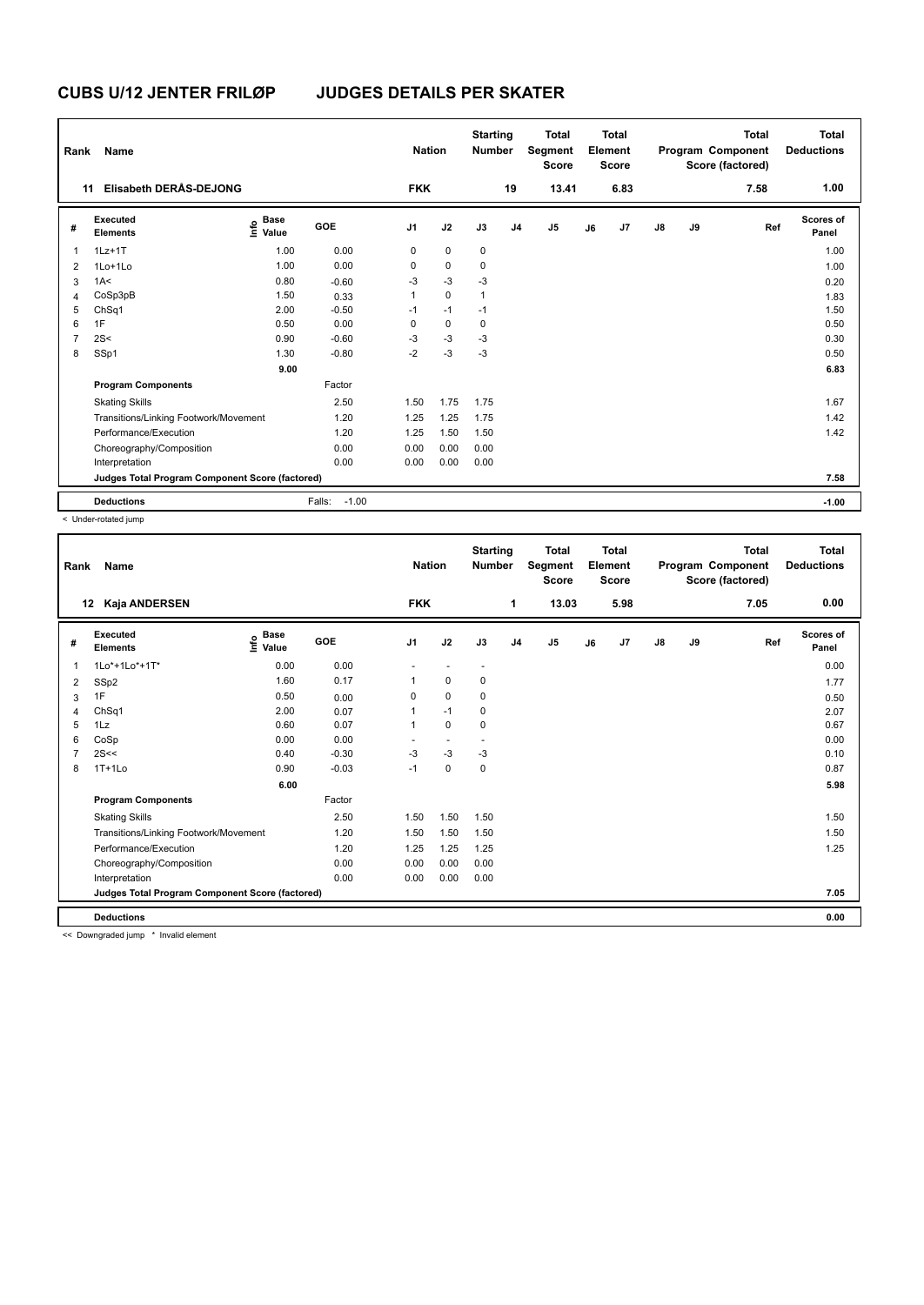**Program Components** 

### **CUBS U/12 JENTER FRILØP JUDGES DETAILS PER SKATER**

| Rank           | Name                                            |                             |         | <b>Nation</b>            |                          | <b>Starting</b><br><b>Number</b> |                | <b>Total</b><br><b>Segment</b><br><b>Score</b> |    | <b>Total</b><br>Element<br><b>Score</b> |    |    | <b>Total</b><br>Program Component<br>Score (factored) | <b>Total</b><br><b>Deductions</b> |
|----------------|-------------------------------------------------|-----------------------------|---------|--------------------------|--------------------------|----------------------------------|----------------|------------------------------------------------|----|-----------------------------------------|----|----|-------------------------------------------------------|-----------------------------------|
|                | 13 Emma DYBSJORD                                |                             |         | <b>OSK</b>               |                          |                                  | 6              | 12.51                                          |    | 4.83                                    |    |    | 7.68                                                  | 0.00                              |
| #              | Executed<br><b>Elements</b>                     | e Base<br>E Value<br>Value  | GOE     | J <sub>1</sub>           | J2                       | J3                               | J <sub>4</sub> | J <sub>5</sub>                                 | J6 | J7                                      | J8 | J9 | Ref                                                   | Scores of<br>Panel                |
| 1              | 1A                                              | 1.10                        | 0.00    | 0                        | 0                        | 0                                |                |                                                |    |                                         |    |    |                                                       | 1.10                              |
| $\overline{2}$ | 1Lz                                             | 0.60                        | 0.00    | $\mathbf 0$              | 0                        | 0                                |                |                                                |    |                                         |    |    |                                                       | 0.60                              |
| 3              | ssp0                                            | 0.00                        | 0.00    | ÷.                       | $\sim$                   |                                  |                |                                                |    |                                         |    |    |                                                       | 0.00                              |
| 4              | chsq0                                           | 0.00                        | 0.00    | $\overline{\phantom{a}}$ | $\overline{\phantom{a}}$ | $\overline{\phantom{a}}$         |                |                                                |    |                                         |    |    |                                                       | 0.00                              |
| 5              | $1F+1T$                                         | 0.90                        | 0.00    | $\mathbf 0$              | $\mathbf 0$              | 0                                |                |                                                |    |                                         |    |    |                                                       | 0.90                              |
| 6              | 1S                                              | 0.40                        | 0.00    | $\mathbf 0$              | 0                        | 0                                |                |                                                |    |                                         |    |    |                                                       | 0.40                              |
| $\overline{7}$ | 1F                                              | 0.50                        | 0.00    | $\Omega$                 | $\mathbf 0$              | 0                                |                |                                                |    |                                         |    |    |                                                       | 0.50                              |
| 8              | <b>USpB</b>                                     | 1.00                        | 0.33    | $\mathbf{1}$             | 0                        | $\mathbf{1}$                     |                |                                                |    |                                         |    |    |                                                       | 1.33                              |
|                |                                                 | 4.50                        |         |                          |                          |                                  |                |                                                |    |                                         |    |    |                                                       | 4.83                              |
|                | <b>Program Components</b>                       |                             | Factor  |                          |                          |                                  |                |                                                |    |                                         |    |    |                                                       |                                   |
|                | <b>Skating Skills</b>                           |                             | 2.50    | 2.50                     | 1.25                     | 1.50                             |                |                                                |    |                                         |    |    |                                                       | 1.75                              |
|                | Transitions/Linking Footwork/Movement           |                             | 1.20    | 2.50                     | 1.50                     | 1.50                             |                |                                                |    |                                         |    |    |                                                       | 1.83                              |
|                | Performance/Execution                           |                             | 1.20    | 0.75                     | 1.00                     | 1.00                             |                |                                                |    |                                         |    |    |                                                       | 0.92                              |
|                | Choreography/Composition                        |                             | 0.00    | 0.00                     | 0.00                     | 0.00                             |                |                                                |    |                                         |    |    |                                                       |                                   |
|                | Interpretation                                  |                             | 0.00    | 0.00                     | 0.00                     | 0.00                             |                |                                                |    |                                         |    |    |                                                       |                                   |
|                | Judges Total Program Component Score (factored) |                             |         |                          |                          |                                  |                |                                                |    |                                         |    |    |                                                       | 7.68                              |
|                | <b>Deductions</b>                               |                             |         |                          |                          |                                  |                |                                                |    |                                         |    |    |                                                       | 0.00                              |
| Rank           | Name                                            |                             |         | <b>Nation</b>            |                          | <b>Starting</b><br>Number        |                | <b>Total</b><br>Segment<br><b>Score</b>        |    | <b>Total</b><br>Element<br><b>Score</b> |    |    | <b>Total</b><br>Program Component<br>Score (factored) | <b>Total</b><br><b>Deductions</b> |
|                | 14 Kristina ERIKSEN                             |                             |         | <b>HIL</b>               |                          |                                  | 12             | 11.57                                          |    | 5.94                                    |    |    | 6.13                                                  | 0.50                              |
| #              | Executed<br><b>Elements</b>                     | $\frac{e}{E}$ Base<br>Malue | GOE     | J1                       | J2                       | J3                               | J4             | J5                                             | J6 | J7                                      | J8 | J9 | Ref                                                   | Scores of<br>Panel                |
| 1              | csp0                                            | 0.00                        | 0.00    | $\sim$                   | $\overline{\phantom{a}}$ | $\ddot{\phantom{1}}$             |                |                                                |    |                                         |    |    |                                                       | 0.00                              |
| $\overline{2}$ | 1A                                              | 1.10                        | $-0.60$ | $-3$                     | $-3$                     | $-3$                             |                |                                                |    |                                         |    |    |                                                       | 0.50                              |
| 3              | $1Lz+1T$                                        | 1.00                        | $-0.03$ | $-1$                     | 0                        | 0                                |                |                                                |    |                                         |    |    |                                                       | 0.97                              |
| 4              | 2S                                              | 1.30                        | $-0.20$ | $-1$                     | $-1$                     | $-1$                             |                |                                                |    |                                         |    |    |                                                       | 1.10                              |
| 5              | ChSq1                                           | 2.00                        | $-0.33$ | $\mathbf 0$              | $-1$                     | $-1$                             |                |                                                |    |                                         |    |    |                                                       | 1.67                              |
| 6              | 1T                                              | 0.40                        | $-0.30$ | $-3$                     | $-3$                     | $-3$                             |                |                                                |    |                                         |    |    |                                                       | 0.10                              |
| $\overline{7}$ | SSpB                                            | 1.10                        | 0.00    | 0                        | 0                        | 0                                |                |                                                |    |                                         |    |    |                                                       | 1.10                              |
| 8              | 1F                                              | 0.50                        | 0.00    | $\Omega$                 | $\mathbf 0$              | $\mathbf 0$                      |                |                                                |    |                                         |    |    |                                                       | 0.50                              |

Skating Skills 1.50 1.25 1.25 2.50 1.33

Transitions/Linking Footwork/Movement 1.20 1.50 0.75 1.25<br>
Performance/Execution 1.20 1.25 1.25 1.00 1.17 Performance/Execution 1.20 1.25 1.25 1.00 1.17

**Deductions** Falls: -0.50 **-0.50 Judges Total Program Component Score (factored) 6.13**

Factor

Choreography/Composition 0.00 0.00 0.00 0.00 0.00 Interpretation 0.00 0.00 0.00 0.00

 **7.40 5.94**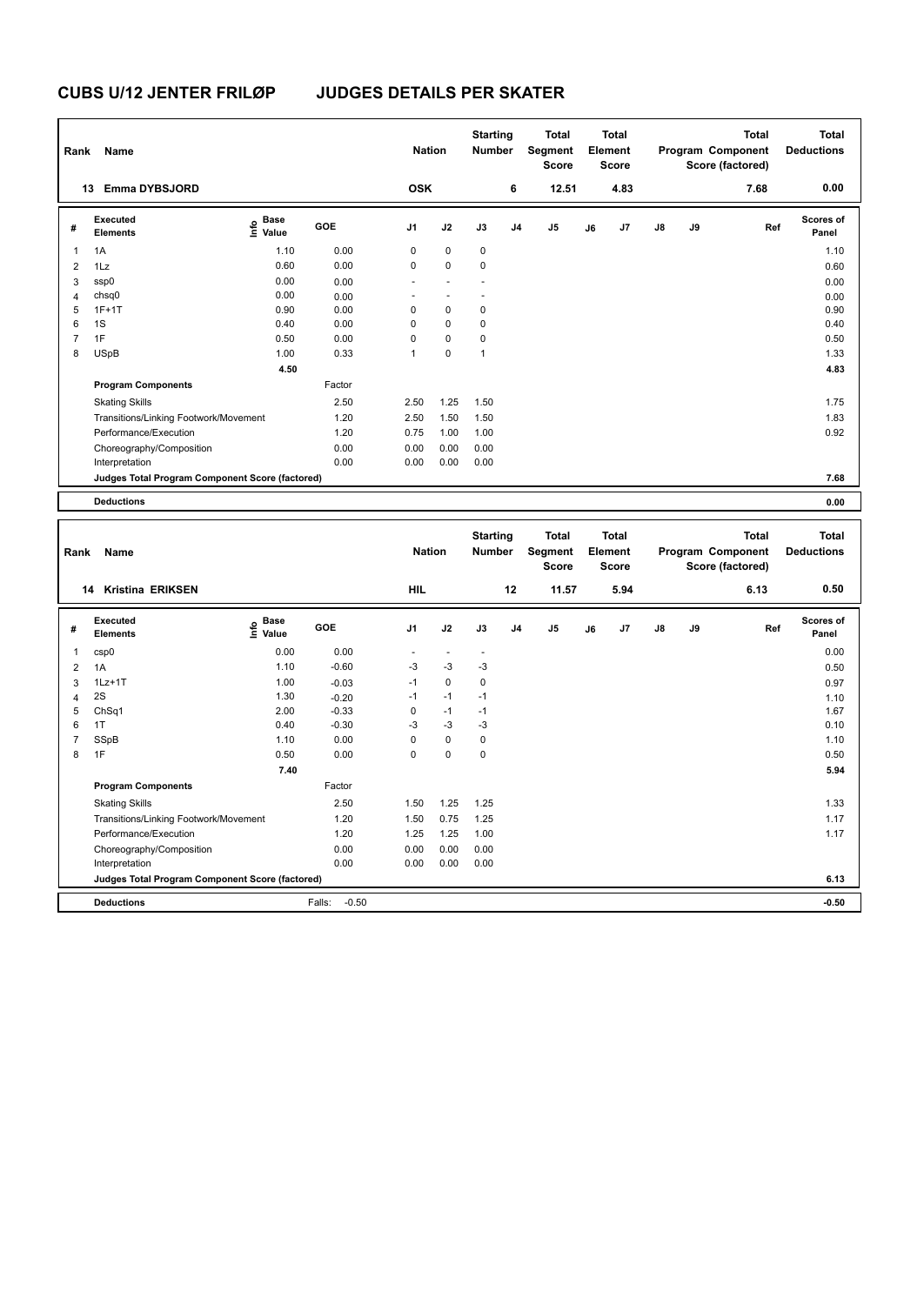| Rank | Name                                            |   |                                  |                   | <b>Nation</b> |                          | <b>Starting</b><br><b>Number</b> |                | <b>Total</b><br>Segment<br><b>Score</b> |    | <b>Total</b><br>Element<br>Score |               |    | <b>Total</b><br>Program Component<br>Score (factored) | Total<br><b>Deductions</b> |
|------|-------------------------------------------------|---|----------------------------------|-------------------|---------------|--------------------------|----------------------------------|----------------|-----------------------------------------|----|----------------------------------|---------------|----|-------------------------------------------------------|----------------------------|
|      | Caroline Cecilie GJØLSTAD<br>15                 |   |                                  |                   | <b>TT</b>     |                          |                                  | 10             | 11.51                                   |    | 4.76                             |               |    | 7.25                                                  | 0.50                       |
| #    | Executed<br><b>Elements</b>                     |   | <b>Base</b><br>o Base<br>E Value | <b>GOE</b>        | J1            | J2                       | J3                               | J <sub>4</sub> | J <sub>5</sub>                          | J6 | J7                               | $\mathsf{J}8$ | J9 | Ref                                                   | Scores of<br>Panel         |
| 1    | 1F                                              |   | 0.50                             | 0.00              | 0             | $\mathbf 0$              | $\mathbf 0$                      |                |                                         |    |                                  |               |    |                                                       | 0.50                       |
| 2    | <b>USpB</b>                                     |   | 1.00                             | $-0.20$           | 0             | $-1$                     | $-1$                             |                |                                         |    |                                  |               |    |                                                       | 0.80                       |
| 3    | 1Lo+1Lo                                         |   | 1.00                             | 0.00              | 0             | $\pmb{0}$                | 0                                |                |                                         |    |                                  |               |    |                                                       | 1.00                       |
| 4    | 1Lz                                             | e | 0.60                             | $-0.27$           | $-2$          | $-3$                     | $-3$                             |                |                                         |    |                                  |               |    |                                                       | 0.33                       |
| 5    | ChSq1                                           |   | 2.00                             | $-1.17$           | $-1$          | $-3$                     | $-3$                             |                |                                         |    |                                  |               |    |                                                       | 0.83                       |
| 6    | 1S                                              |   | 0.40                             | 0.00              | 0             | $\mathbf 0$              | 0                                |                |                                         |    |                                  |               |    |                                                       | 0.40                       |
| 7    | ssp0                                            |   | 0.00                             | 0.00              |               | $\overline{\phantom{a}}$ |                                  |                |                                         |    |                                  |               |    |                                                       | 0.00                       |
| 8    | $1F+1T$                                         |   | 0.90                             | 0.00              | 0             | 0                        | 0                                |                |                                         |    |                                  |               |    |                                                       | 0.90                       |
|      |                                                 |   | 6.40                             |                   |               |                          |                                  |                |                                         |    |                                  |               |    |                                                       | 4.76                       |
|      | <b>Program Components</b>                       |   |                                  | Factor            |               |                          |                                  |                |                                         |    |                                  |               |    |                                                       |                            |
|      | <b>Skating Skills</b>                           |   |                                  | 2.50              | 2.25          | 0.75                     | 1.25                             |                |                                         |    |                                  |               |    |                                                       | 1.42                       |
|      | Transitions/Linking Footwork/Movement           |   |                                  | 1.20              | 2.25          | 1.00                     | 1.50                             |                |                                         |    |                                  |               |    |                                                       | 1.58                       |
|      | Performance/Execution                           |   |                                  | 1.20              | 2.50          | 0.75                     | 1.25                             |                |                                         |    |                                  |               |    |                                                       | 1.50                       |
|      | Choreography/Composition                        |   |                                  | 0.00              | 0.00          | 0.00                     | 0.00                             |                |                                         |    |                                  |               |    |                                                       |                            |
|      | Interpretation                                  |   |                                  | 0.00              | 0.00          | 0.00                     | 0.00                             |                |                                         |    |                                  |               |    |                                                       |                            |
|      | Judges Total Program Component Score (factored) |   |                                  |                   |               |                          |                                  |                |                                         |    |                                  |               |    |                                                       | 7.25                       |
|      | <b>Deductions</b>                               |   |                                  | $-0.50$<br>Falls: |               |                          |                                  |                |                                         |    |                                  |               |    |                                                       | $-0.50$                    |

e Wrong edge

| Rank    | Name                                            |                                             |            | <b>Nation</b>  |                | <b>Starting</b><br><b>Number</b> |                | <b>Total</b><br>Segment<br><b>Score</b> |    | <b>Total</b><br>Element<br><b>Score</b> |               |    | <b>Total</b><br>Program Component<br>Score (factored) | <b>Total</b><br><b>Deductions</b> |
|---------|-------------------------------------------------|---------------------------------------------|------------|----------------|----------------|----------------------------------|----------------|-----------------------------------------|----|-----------------------------------------|---------------|----|-------------------------------------------------------|-----------------------------------|
|         | 16 Ingvill HOLMSLET                             |                                             |            | <b>TSK</b>     |                |                                  | 20             | 11.00                                   |    | 4.67                                    |               |    | 6.33                                                  | 0.00                              |
| #       | Executed<br><b>Elements</b>                     | <b>Base</b><br>e <sup>Base</sup><br>⊆ Value | <b>GOE</b> | J <sub>1</sub> | J2             | J3                               | J <sub>4</sub> | J5                                      | J6 | J7                                      | $\mathsf{J}8$ | J9 | Ref                                                   | Scores of<br>Panel                |
| 1       | $1F+1Lo$                                        | 1.00                                        | 0.00       | 0              | $\mathbf 0$    | 0                                |                |                                         |    |                                         |               |    |                                                       | 1.00                              |
| 1S<br>2 |                                                 | 0.40                                        | 0.00       | 0              | 0              | 0                                |                |                                         |    |                                         |               |    |                                                       | 0.40                              |
| 3       | 1Lz                                             | 0.60                                        | $-0.13$    | $-2$           | $-1$           | $-1$                             |                |                                         |    |                                         |               |    |                                                       | 0.47                              |
| 4       | cosp1p0                                         | 0.00                                        | 0.00       | ٠              | $\overline{a}$ |                                  |                |                                         |    |                                         |               |    |                                                       | 0.00                              |
| 5       | ChSq1                                           | 2.00                                        | $-0.50$    | $-1$           | $-1$           | $-1$                             |                |                                         |    |                                         |               |    |                                                       | 1.50                              |
| 1F<br>6 |                                                 | 0.50                                        | 0.00       | 0              | $\mathbf 0$    | 0                                |                |                                         |    |                                         |               |    |                                                       | 0.50                              |
| 7       | $1S+1L0$                                        | 0.90                                        | $-0.10$    | $\Omega$       | $-1$           | $-2$                             |                |                                         |    |                                         |               |    |                                                       | 0.80                              |
| 8       | csp0                                            | 0.00                                        | 0.00       |                |                |                                  |                |                                         |    |                                         |               |    |                                                       | 0.00                              |
|         |                                                 | 5.40                                        |            |                |                |                                  |                |                                         |    |                                         |               |    |                                                       | 4.67                              |
|         | <b>Program Components</b>                       |                                             | Factor     |                |                |                                  |                |                                         |    |                                         |               |    |                                                       |                                   |
|         | <b>Skating Skills</b>                           |                                             | 2.50       | 1.25           | 1.25           | 1.25                             |                |                                         |    |                                         |               |    |                                                       | 1.25                              |
|         | Transitions/Linking Footwork/Movement           |                                             | 1.20       | 1.25           | 2.00           | 1.25                             |                |                                         |    |                                         |               |    |                                                       | 1.50                              |
|         | Performance/Execution                           |                                             | 1.20       | 1.50           | 1.00           | 1.00                             |                |                                         |    |                                         |               |    |                                                       | 1.17                              |
|         | Choreography/Composition                        |                                             | 0.00       | 0.00           | 0.00           | 0.00                             |                |                                         |    |                                         |               |    |                                                       |                                   |
|         | Interpretation                                  |                                             | 0.00       | 0.00           | 0.00           | 0.00                             |                |                                         |    |                                         |               |    |                                                       |                                   |
|         | Judges Total Program Component Score (factored) |                                             |            |                |                |                                  |                |                                         |    |                                         |               |    |                                                       | 6.33                              |
|         | <b>Deductions</b>                               |                                             |            |                |                |                                  |                |                                         |    |                                         |               |    |                                                       | 0.00                              |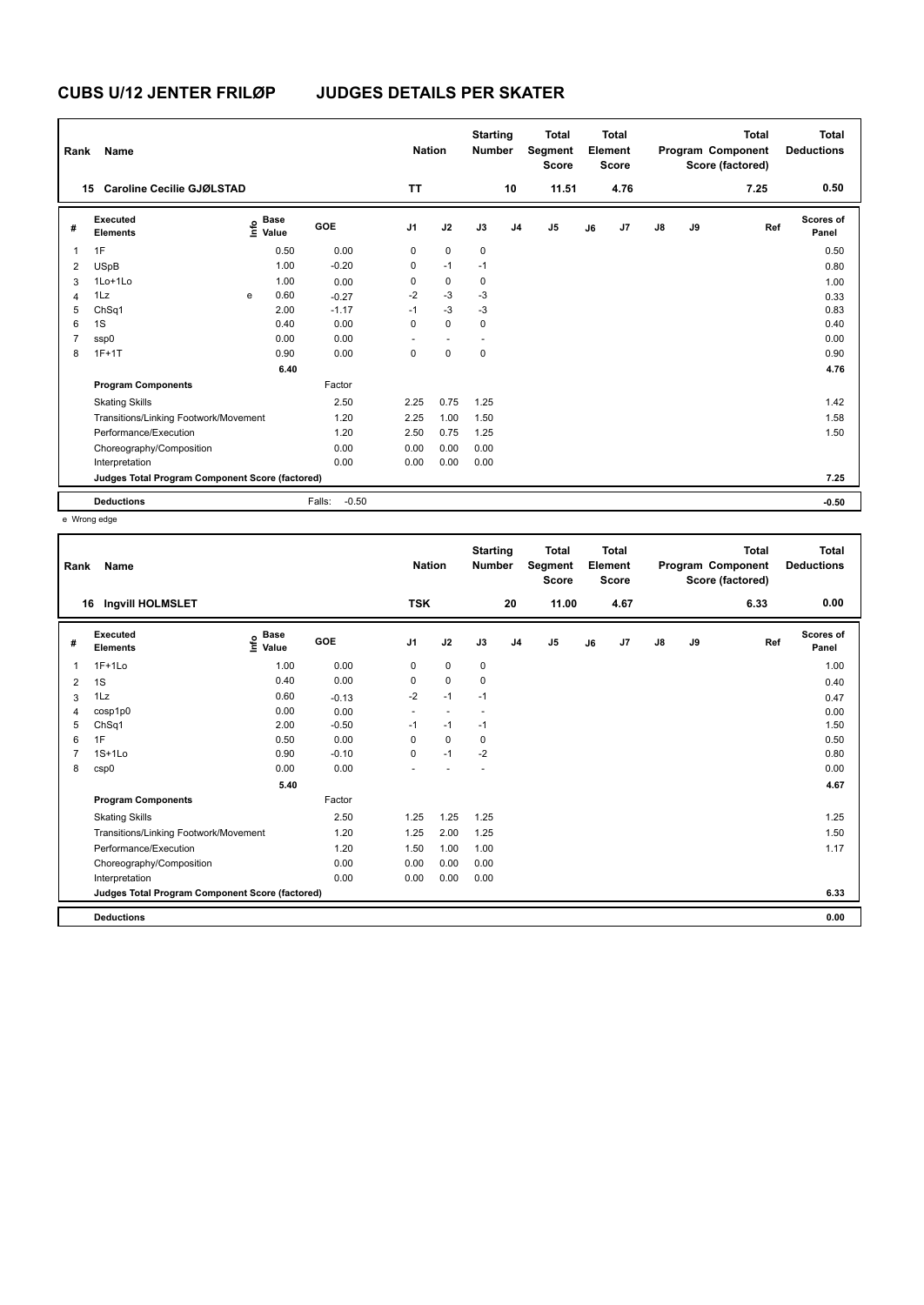| Rank | <b>Name</b>                                     |   |                                  |         | <b>Nation</b>  |             | <b>Starting</b><br><b>Number</b> |                | <b>Total</b><br>Segment<br><b>Score</b> |    | Total<br>Element<br><b>Score</b> |               |    | <b>Total</b><br>Program Component<br>Score (factored) | <b>Total</b><br><b>Deductions</b> |
|------|-------------------------------------------------|---|----------------------------------|---------|----------------|-------------|----------------------------------|----------------|-----------------------------------------|----|----------------------------------|---------------|----|-------------------------------------------------------|-----------------------------------|
| 17   | <b>Marie Ims CARLSEN</b>                        |   |                                  |         | <b>TT</b>      |             |                                  | 13             | 10.96                                   |    | 4.73                             |               |    | 6.23                                                  | 0.00                              |
| #    | Executed<br><b>Elements</b>                     |   | <b>Base</b><br>e Base<br>E Value | GOE     | J <sub>1</sub> | J2          | J3                               | J <sub>4</sub> | J <sub>5</sub>                          | J6 | J7                               | $\mathsf{J}8$ | J9 | Ref                                                   | Scores of<br>Panel                |
| 1    | 1F*+1T*+1T*                                     |   | 0.00                             | 0.00    |                |             |                                  |                |                                         |    |                                  |               |    |                                                       | 0.00                              |
| 2    | ssp0                                            |   | 0.00                             | 0.00    |                |             |                                  |                |                                         |    |                                  |               |    |                                                       | 0.00                              |
| 3    | 1Lo+1Lo                                         |   | 1.00                             | $-0.07$ | 0              | $-1$        | $-1$                             |                |                                         |    |                                  |               |    |                                                       | 0.93                              |
| 4    | ChSq1                                           |   | 2.00                             | $-0.27$ | 1              | $-2$        | $-1$                             |                |                                         |    |                                  |               |    |                                                       | 1.73                              |
| 5    | 1S                                              |   | 0.40                             | 0.00    | 0              | $\mathbf 0$ | 0                                |                |                                         |    |                                  |               |    |                                                       | 0.40                              |
| 6    | 1Lz                                             | т | 0.60                             | 0.00    | 1              | $-1$        | $-1$                             |                |                                         |    |                                  |               |    |                                                       | 0.60                              |
|      | <b>USpB</b>                                     |   | 1.00                             | $-0.50$ | $-1$           | $-2$        | $-2$                             |                |                                         |    |                                  |               |    |                                                       | 0.50                              |
| 8    | 1F                                              |   | 0.50                             | 0.07    | 1              | $\mathbf 0$ | 0                                |                |                                         |    |                                  |               |    |                                                       | 0.57                              |
|      |                                                 |   | 5.50                             |         |                |             |                                  |                |                                         |    |                                  |               |    |                                                       | 4.73                              |
|      | <b>Program Components</b>                       |   |                                  | Factor  |                |             |                                  |                |                                         |    |                                  |               |    |                                                       |                                   |
|      | <b>Skating Skills</b>                           |   |                                  | 2.50    | 1.25           | 1.00        | 1.50                             |                |                                         |    |                                  |               |    |                                                       | 1.25                              |
|      | Transitions/Linking Footwork/Movement           |   |                                  | 1.20    | 1.50           | 1.25        | 1.25                             |                |                                         |    |                                  |               |    |                                                       | 1.33                              |
|      | Performance/Execution                           |   |                                  | 1.20    | 1.25           | 1.50        | 1.00                             |                |                                         |    |                                  |               |    |                                                       | 1.25                              |
|      | Choreography/Composition                        |   |                                  | 0.00    | 0.00           | 0.00        | 0.00                             |                |                                         |    |                                  |               |    |                                                       |                                   |
|      | Interpretation                                  |   |                                  | 0.00    | 0.00           | 0.00        | 0.00                             |                |                                         |    |                                  |               |    |                                                       |                                   |
|      | Judges Total Program Component Score (factored) |   |                                  |         |                |             |                                  |                |                                         |    |                                  |               |    |                                                       | 6.23                              |
|      | <b>Deductions</b>                               |   |                                  |         |                |             |                                  |                |                                         |    |                                  |               |    |                                                       | 0.00                              |

\* Invalid element ! Not clear edge

| Rank | Name                                            |      |                      |            | <b>Nation</b>            |                | <b>Starting</b><br><b>Number</b> |                | Total<br>Segment<br><b>Score</b> |    | Total<br>Element<br><b>Score</b> |               |    | Total<br>Program Component<br>Score (factored) | Total<br><b>Deductions</b> |
|------|-------------------------------------------------|------|----------------------|------------|--------------------------|----------------|----------------------------------|----------------|----------------------------------|----|----------------------------------|---------------|----|------------------------------------------------|----------------------------|
|      | Nanna Seline FREDRIKSEN LYCHE<br>18             |      |                      |            | <b>FKK</b>               |                |                                  | 4              | 10.17                            |    | 4.67                             |               |    | 5.50                                           | 0.00                       |
| #    | Executed<br><b>Elements</b>                     | ١nfo | <b>Base</b><br>Value | <b>GOE</b> | J <sub>1</sub>           | J2             | J3                               | J <sub>4</sub> | J <sub>5</sub>                   | J6 | J7                               | $\mathsf{J}8$ | J9 | Ref                                            | Scores of<br>Panel         |
|      | 1S                                              |      | 0.40                 | 0.00       | $\mathbf 0$              | $\mathbf 0$    | $\mathbf 0$                      |                |                                  |    |                                  |               |    |                                                | 0.40                       |
| 2    | <b>USpB</b>                                     |      | 1.00                 | $-0.10$    | $\mathbf 0$              | $\mathbf 0$    | $-1$                             |                |                                  |    |                                  |               |    |                                                | 0.90                       |
| 3    | 1F*+1Lo*+1T*                                    |      | 0.00                 | 0.00       | $\overline{\phantom{a}}$ | $\overline{a}$ | $\overline{\phantom{a}}$         |                |                                  |    |                                  |               |    |                                                | 0.00                       |
| 4    | ChSq1                                           |      | 2.00                 | $-0.50$    | $-1$                     | $-2$           | 0                                |                |                                  |    |                                  |               |    |                                                | 1.50                       |
| 5    | 1Lo+1Lo                                         |      | 1.00                 | $-0.03$    | $\mathbf 0$              | $-1$           | 0                                |                |                                  |    |                                  |               |    |                                                | 0.97                       |
| 6    | SSp0                                            |      | 0.00                 | 0.00       | ٠                        | $\sim$         |                                  |                |                                  |    |                                  |               |    |                                                | 0.00                       |
| 7    | 1T                                              |      | 0.40                 | 0.00       | 0                        | $\mathbf 0$    | 0                                |                |                                  |    |                                  |               |    |                                                | 0.40                       |
| 8    | 1Lz                                             |      | 0.60                 | $-0.10$    | $-1$                     | $-1$           | $-1$                             |                |                                  |    |                                  |               |    |                                                | 0.50                       |
|      |                                                 |      | 5.40                 |            |                          |                |                                  |                |                                  |    |                                  |               |    |                                                | 4.67                       |
|      | <b>Program Components</b>                       |      |                      | Factor     |                          |                |                                  |                |                                  |    |                                  |               |    |                                                |                            |
|      | <b>Skating Skills</b>                           |      |                      | 2.50       | 1.00                     | 1.00           | 1.25                             |                |                                  |    |                                  |               |    |                                                | 1.08                       |
|      | Transitions/Linking Footwork/Movement           |      |                      | 1.20       | 1.25                     | 1.00           | 1.25                             |                |                                  |    |                                  |               |    |                                                | 1.17                       |
|      | Performance/Execution                           |      |                      | 1.20       | 1.00                     | 1.25           | 1.25                             |                |                                  |    |                                  |               |    |                                                | 1.17                       |
|      | Choreography/Composition                        |      |                      | 0.00       | 0.00                     | 0.00           | 0.00                             |                |                                  |    |                                  |               |    |                                                |                            |
|      | Interpretation                                  |      |                      | 0.00       | 0.00                     | 0.00           | 0.00                             |                |                                  |    |                                  |               |    |                                                |                            |
|      | Judges Total Program Component Score (factored) |      |                      |            |                          |                |                                  |                |                                  |    |                                  |               |    |                                                | 5.50                       |
|      | <b>Deductions</b>                               |      |                      |            |                          |                |                                  |                |                                  |    |                                  |               |    |                                                | 0.00                       |

\* Invalid element ! Not clear edge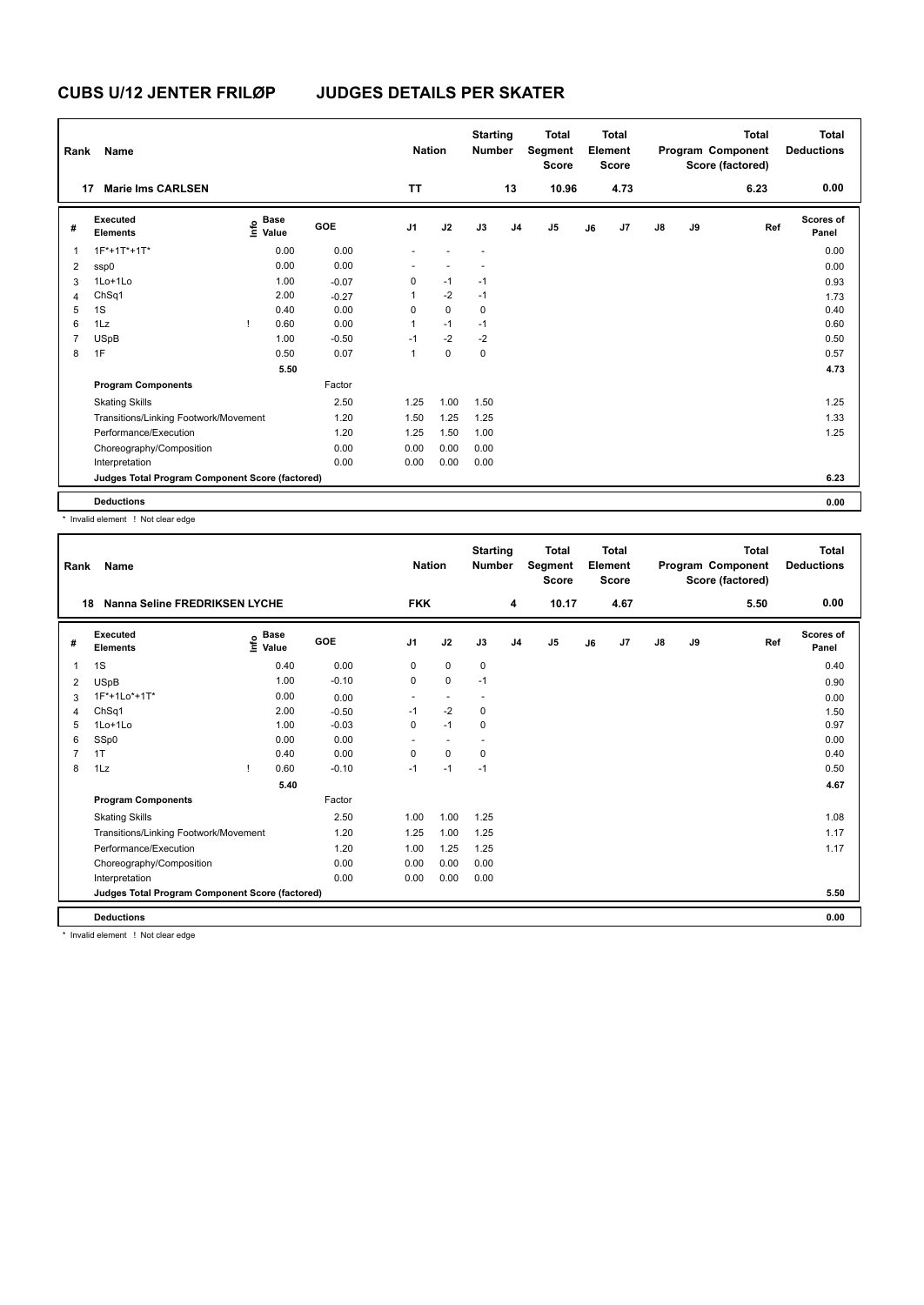| Rank           | Name                                            |                                       |            | <b>Nation</b>  |                          | <b>Starting</b><br><b>Number</b> |                | <b>Total</b><br>Segment<br><b>Score</b> |    | Total<br>Element<br><b>Score</b> |               |    | <b>Total</b><br>Program Component<br>Score (factored) | <b>Total</b><br><b>Deductions</b> |
|----------------|-------------------------------------------------|---------------------------------------|------------|----------------|--------------------------|----------------------------------|----------------|-----------------------------------------|----|----------------------------------|---------------|----|-------------------------------------------------------|-----------------------------------|
| 19             | <b>Emilie Glein SØRENSEN</b>                    |                                       |            | <b>AKK</b>     |                          |                                  | 11             | 9.57                                    |    | 4.47                             |               |    | 5.10                                                  | 0.00                              |
| #              | Executed<br><b>Elements</b>                     | <b>Base</b><br>$\sum_{i=1}^{6}$ Value | <b>GOE</b> | J <sub>1</sub> | J2                       | J3                               | J <sub>4</sub> | J <sub>5</sub>                          | J6 | J7                               | $\mathsf{J}8$ | J9 | Ref                                                   | Scores of<br>Panel                |
| 1              | 1F                                              | 0.50                                  | 0.00       | 0              | $\mathbf 0$              | 0                                |                |                                         |    |                                  |               |    |                                                       | 0.50                              |
| 2              | chsq0                                           | 0.00                                  | 0.00       | $\overline{a}$ |                          | ٠                                |                |                                         |    |                                  |               |    |                                                       | 0.00                              |
| 3              | 1A                                              | 1.10                                  | $-0.20$    | $-1$           | $-1$                     | $-1$                             |                |                                         |    |                                  |               |    |                                                       | 0.90                              |
| $\overline{4}$ | CCoSp2pB                                        | 1.50                                  | $-0.50$    | $-1$           | $-2$                     | $-2$                             |                |                                         |    |                                  |               |    |                                                       | 1.00                              |
| 5              | 1F*+1T*+1Lo*                                    | 0.00                                  | 0.00       | ٠              | $\overline{\phantom{a}}$ | $\overline{\phantom{a}}$         |                |                                         |    |                                  |               |    |                                                       | 0.00                              |
| 6              | 2S                                              | 1.30                                  | $-0.60$    | $-3$           | $-3$                     | $-3$                             |                |                                         |    |                                  |               |    |                                                       | 0.70                              |
| $\overline{7}$ | $1A+1T$                                         | 1.50                                  | $-0.13$    | 0              | $-1$                     | $-1$                             |                |                                         |    |                                  |               |    |                                                       | 1.37                              |
| 8              | ssp0                                            | 0.00                                  | 0.00       | ٠              |                          | $\overline{\phantom{a}}$         |                |                                         |    |                                  |               |    |                                                       | 0.00                              |
|                |                                                 | 5.90                                  |            |                |                          |                                  |                |                                         |    |                                  |               |    |                                                       | 4.47                              |
|                | <b>Program Components</b>                       |                                       | Factor     |                |                          |                                  |                |                                         |    |                                  |               |    |                                                       |                                   |
|                | <b>Skating Skills</b>                           |                                       | 2.50       | 0.75           | 1.00                     | 1.00                             |                |                                         |    |                                  |               |    |                                                       | 0.92                              |
|                | Transitions/Linking Footwork/Movement           |                                       | 1.20       | 1.50           | 1.00                     | 0.75                             |                |                                         |    |                                  |               |    |                                                       | 1.08                              |
|                | Performance/Execution                           |                                       | 1.20       | 1.25           | 1.50                     | 1.00                             |                |                                         |    |                                  |               |    |                                                       | 1.25                              |
|                | Choreography/Composition                        |                                       | 0.00       | 0.00           | 0.00                     | 0.00                             |                |                                         |    |                                  |               |    |                                                       |                                   |
|                | Interpretation                                  |                                       | 0.00       | 0.00           | 0.00                     | 0.00                             |                |                                         |    |                                  |               |    |                                                       |                                   |
|                | Judges Total Program Component Score (factored) |                                       |            |                |                          |                                  |                |                                         |    |                                  |               |    |                                                       | 5.10                              |
|                | <b>Deductions</b>                               |                                       |            |                |                          |                                  |                |                                         |    |                                  |               |    |                                                       | 0.00                              |

\* Invalid element

| Rank | Name                                            |                                  |            | <b>Nation</b>  |             | <b>Starting</b><br><b>Number</b> |                | <b>Total</b><br>Segment<br><b>Score</b> |    | Total<br>Element<br><b>Score</b> |               |    | <b>Total</b><br>Program Component<br>Score (factored) | Total<br><b>Deductions</b> |
|------|-------------------------------------------------|----------------------------------|------------|----------------|-------------|----------------------------------|----------------|-----------------------------------------|----|----------------------------------|---------------|----|-------------------------------------------------------|----------------------------|
| 20   | <b>Celine STRØMME</b>                           |                                  |            | O <sub>l</sub> |             |                                  | $\overline{7}$ | 9.24                                    |    | 5.24                             |               |    | 4.00                                                  | 0.00                       |
| #    | Executed<br><b>Elements</b>                     | <b>Base</b><br>e Base<br>⊆ Value | <b>GOE</b> | J <sub>1</sub> | J2          | J3                               | J <sub>4</sub> | J5                                      | J6 | J7                               | $\mathsf{J}8$ | J9 | Ref                                                   | Scores of<br>Panel         |
| 1    | $1F+1Lo$                                        | 1.00                             | $-0.03$    | 0              | 0           | $-1$                             |                |                                         |    |                                  |               |    |                                                       | 0.97                       |
| 2    | ChSq1                                           | 2.00                             | $-1.17$    | $-2$           | $-3$        | $-2$                             |                |                                         |    |                                  |               |    |                                                       | 0.83                       |
| 3    | SSpB                                            | 1.10                             | $-0.30$    | 0              | $-2$        | $-1$                             |                |                                         |    |                                  |               |    |                                                       | 0.80                       |
| 4    | 1Lz+1Lo                                         | 1.10                             | $-0.03$    | 0              | $\mathbf 0$ | $-1$                             |                |                                         |    |                                  |               |    |                                                       | 1.07                       |
| 5    | 1Lo                                             | 0.50                             | 0.00       | 0              | 0           | 0                                |                |                                         |    |                                  |               |    |                                                       | 0.50                       |
| 6    | 1Lz                                             | 0.60                             | $-0.03$    | $\Omega$       | $\Omega$    | $-1$                             |                |                                         |    |                                  |               |    |                                                       | 0.57                       |
| 7    | csp0                                            | 0.00                             | 0.00       |                | $\sim$      |                                  |                |                                         |    |                                  |               |    |                                                       | 0.00                       |
| 8    | 1F                                              | 0.50                             | 0.00       | $\mathbf 0$    | $\pmb{0}$   | 0                                |                |                                         |    |                                  |               |    |                                                       | 0.50                       |
|      |                                                 | 6.80                             |            |                |             |                                  |                |                                         |    |                                  |               |    |                                                       | 5.24                       |
|      | <b>Program Components</b>                       |                                  | Factor     |                |             |                                  |                |                                         |    |                                  |               |    |                                                       |                            |
|      | <b>Skating Skills</b>                           |                                  | 2.50       | 0.75           | 1.00        | 1.00                             |                |                                         |    |                                  |               |    |                                                       | 0.92                       |
|      | Transitions/Linking Footwork/Movement           |                                  | 1.20       | 0.50           | 0.75        | 1.00                             |                |                                         |    |                                  |               |    |                                                       | 0.75                       |
|      | Performance/Execution                           |                                  | 1.20       | 0.50           | 0.75        | 0.75                             |                |                                         |    |                                  |               |    |                                                       | 0.67                       |
|      | Choreography/Composition                        |                                  | 0.00       | 0.00           | 0.00        | 0.00                             |                |                                         |    |                                  |               |    |                                                       |                            |
|      | Interpretation                                  |                                  | 0.00       | 0.00           | 0.00        | 0.00                             |                |                                         |    |                                  |               |    |                                                       |                            |
|      | Judges Total Program Component Score (factored) |                                  |            |                |             |                                  |                |                                         |    |                                  |               |    |                                                       | 4.00                       |
|      | <b>Deductions</b>                               |                                  |            |                |             |                                  |                |                                         |    |                                  |               |    |                                                       | 0.00                       |